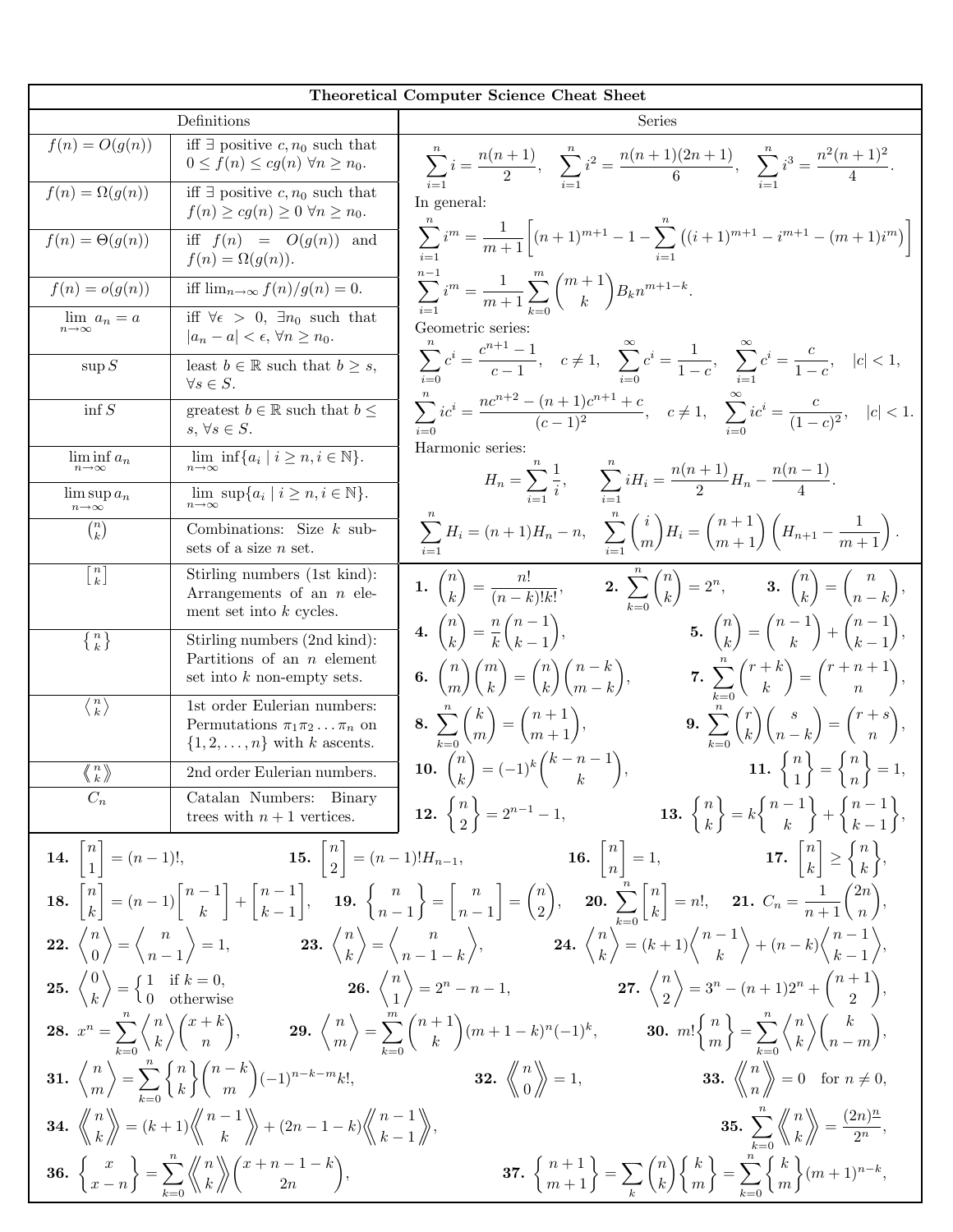| <b>Theoretical Computer Science Cheat Sheet</b>                                                                                                                                                                                                                                                                                                                        |                                                                                                                                                                                                |                       |                                                                                                                                   |  |  |
|------------------------------------------------------------------------------------------------------------------------------------------------------------------------------------------------------------------------------------------------------------------------------------------------------------------------------------------------------------------------|------------------------------------------------------------------------------------------------------------------------------------------------------------------------------------------------|-----------------------|-----------------------------------------------------------------------------------------------------------------------------------|--|--|
| Identities Cont.<br><b>Trees</b>                                                                                                                                                                                                                                                                                                                                       |                                                                                                                                                                                                |                       |                                                                                                                                   |  |  |
| <b>38.</b> $\begin{bmatrix} n+1 \\ m+1 \end{bmatrix} = \sum_{k} \begin{bmatrix} n \\ k \end{bmatrix} \binom{k}{m} = \sum_{k=0}^{n} \begin{bmatrix} k \\ m \end{bmatrix} n^{\frac{n-k}{2}} = n! \sum_{k=0}^{n} \frac{1}{k!} \begin{bmatrix} k \\ m \end{bmatrix}$ , <b>39.</b> $\begin{bmatrix} x \\ x-n \end{bmatrix} = \sum_{k=0}^{n} \binom{n}{k} \binom{x+k}{2n}$ , | Every tree with $n$<br>vertices has $n-1$<br>edges.                                                                                                                                            |                       |                                                                                                                                   |  |  |
| <b>40.</b> $\binom{n}{m}$ = $\sum_{k} \binom{n}{k} \binom{k+1}{m+1} (-1)^{n-k}$ ,                                                                                                                                                                                                                                                                                      | <b>41.</b> $\binom{n}{m} = \sum_{i} \binom{n+1}{k+1} \binom{k}{m} (-1)^{m-k},$                                                                                                                 |                       | Kraft<br>inequal-<br>ity: If the depths                                                                                           |  |  |
| <b>42.</b> $\binom{m+n+1}{m} = \sum_{k=0}^{m} k \binom{n+k}{k}$                                                                                                                                                                                                                                                                                                        | <b>43.</b> $\begin{bmatrix} m+n+1 \\ m \end{bmatrix} = \sum_{k=0}^{m} k(n+k) \begin{bmatrix} n+k \\ k \end{bmatrix}$                                                                           |                       | of the leaves of<br>a binary tree are                                                                                             |  |  |
|                                                                                                                                                                                                                                                                                                                                                                        | <b>44.</b> $\binom{n}{m} = \sum_{k=1}^n \binom{n+1}{k+1} \binom{k}{m} (-1)^{m-k}$ , <b>45.</b> $(n-m)! \binom{n}{m} = \sum_{k=1}^n \binom{n+1}{k+1} \binom{k}{m} (-1)^{m-k}$ , for $n \ge m$ , |                       | $d_1,\ldots,d_n$ :<br>$\sum_{i=1}^{n} 2^{-d_i} \leq 1,$                                                                           |  |  |
| <b>46.</b> $\begin{Bmatrix} n \\ n-m \end{Bmatrix} = \sum_{n} \binom{m-n}{m+k} \binom{m+n}{n+k} \binom{m+k}{k},$                                                                                                                                                                                                                                                       | 47. $\begin{bmatrix} n \\ n-m \end{bmatrix} = \sum_{n} \binom{m-n}{m+k} \binom{m+n}{n+k} \binom{m+k}{k},$                                                                                      |                       | and equality holds                                                                                                                |  |  |
| <b>48.</b> $\begin{Bmatrix} n \\ \ell+m \end{Bmatrix}$ $\begin{Bmatrix} \ell+m \\ \ell \end{Bmatrix}$ $=$ $\sum_{k} \begin{Bmatrix} k \\ \ell \end{Bmatrix}$ $\begin{Bmatrix} n-k \\ m \end{Bmatrix}$ $\begin{Bmatrix} n \\ k \end{Bmatrix}$                                                                                                                           | <b>49.</b> $\begin{bmatrix} n \\ \ell+m \end{bmatrix} {\ell+m \choose \ell} = \sum_{k} {k \brack \ell} {n-k \choose m} {n \choose k}.$                                                         |                       | only if every in-<br>ternal node has 2<br>sons.                                                                                   |  |  |
|                                                                                                                                                                                                                                                                                                                                                                        | Recurrences                                                                                                                                                                                    |                       |                                                                                                                                   |  |  |
| Master method:<br>$T(n) = aT(n/b) + f(n), \quad a \ge 1, b > 1$                                                                                                                                                                                                                                                                                                        | $1(T(n) - 3T(n/2) = n)$                                                                                                                                                                        | Generating functions: | 1. Multiply both sides of the equa-                                                                                               |  |  |
| If $\exists \epsilon > 0$ such that $f(n) = O(n^{\log_b a - \epsilon})$                                                                                                                                                                                                                                                                                                | $3(T(n/2) - 3T(n/4) = n/2)$                                                                                                                                                                    | tion by $x^i$ .       |                                                                                                                                   |  |  |
| then<br>$T(n) = \Theta(n^{\log_b a}).$                                                                                                                                                                                                                                                                                                                                 | de de d                                                                                                                                                                                        |                       | 2. Sum both sides over all $i$ for<br>which the equation is valid.                                                                |  |  |
| If $f(n) = \Theta(n^{\log_b a})$ then<br>$T(n) = \Theta(n^{\log_b a} \log_2 n).$                                                                                                                                                                                                                                                                                       | $3^{\log_2 n-1}(T(2)-3T(1)=2)$<br>Let $m = \log_2 n$ . Summing the left side                                                                                                                   |                       | 3. Choose a generating function<br>$G(x)$ . Usually $G(x) = \sum_{i=0}^{\infty} x^i g_i$ .<br>3. Rewrite the equation in terms of |  |  |
| If $\exists \epsilon > 0$ such that $f(n) = \Omega(n^{\log_b a + \epsilon}),$<br>and $\exists c < 1$ such that $af(n/b) \leq cf(n)$                                                                                                                                                                                                                                    | we get $T(n) - 3^mT(1) = T(n) - 3^m =$<br>$T(n) - n^k$ where $k = \log_2 3 \approx 1.58496$ .<br>Summing the right side we get                                                                 | 4. Solve for $G(x)$ . | the generating function $G(x)$ .<br>5. The coefficient of $x^i$ in $G(x)$ is $g_i$ .                                              |  |  |
| for large $n$ , then<br>$T(n) = \Theta(f(n)).$                                                                                                                                                                                                                                                                                                                         | $\sum_{i=0}^{n} \frac{n}{2^i} 3^i = n \sum_{i=0}^{n} \left(\frac{3}{2}\right)^i.$                                                                                                              | Example:              | $g_{i+1} = 2g_i + 1, \quad g_0 = 0.$                                                                                              |  |  |
| Substitution (example): Consider the<br>following recurrence                                                                                                                                                                                                                                                                                                           | Let $c = \frac{3}{2}$ . Then we have                                                                                                                                                           | Multiply and sum:     |                                                                                                                                   |  |  |
| $T_{i+1} = 2^{2^i} \cdot T_i^2$ , $T_1 = 2$ .<br>Note that $T_i$ is always a power of two.                                                                                                                                                                                                                                                                             | $n\sum_{i=1}^{n} c^{i} = n\left(\frac{c^{m}-1}{c-1}\right)$                                                                                                                                    |                       | $\sum_{i\geq 0} g_{i+1} x^i = \sum_{i\geq 0} 2g_i x^i + \sum_{i\geq 0} x^i.$                                                      |  |  |
| Let $t_i = \log_2 T_i$ . Then we have<br>$t_{i+1} = 2^i + 2t_i$ , $t_1 = 1$ .                                                                                                                                                                                                                                                                                          | $=2n(c^{\log_2 n}-1)$<br>$=2n(c^{(k-1)\log_c n}-1)$                                                                                                                                            | in terms of $G(x)$ :  | We choose $G(x) = \sum_{i \geq 0} x^i g_i$ . Rewrite                                                                              |  |  |
| Let $u_i = t_i/2^i$ . Dividing both sides of<br>the previous equation by $2^{i+1}$ we get                                                                                                                                                                                                                                                                              | $=2n^{k}-2n,$                                                                                                                                                                                  |                       | $\frac{G(x) - g_0}{x} = 2G(x) + \sum_{i > 0} x^i.$                                                                                |  |  |
| $\frac{t_{i+1}}{2^{i+1}} = \frac{2^i}{2^{i+1}} + \frac{t_i}{2^i}.$<br>Substituting we find                                                                                                                                                                                                                                                                             | and so $T(n) = 3n^k - 2n$ . Full history re-<br>currences can often be changed to limited<br>history ones (example): Consider                                                                  | Simplify:             | $\frac{G(x)}{G} = 2G(x) + \frac{1}{1-x}.$                                                                                         |  |  |
| $u_1 = \frac{1}{2},$<br>$u_{i+1} = \frac{1}{2} + u_i,$                                                                                                                                                                                                                                                                                                                 | $T_i = 1 + \sum_{i=0}^{i-1} T_j$ , $T_0 = 1$ .                                                                                                                                                 | Solve for $G(x)$ :    | $G(x) = \frac{x}{(1-x)(1-2x)}$                                                                                                    |  |  |
| which is simply $u_i = i/2$ . So we find<br>that $T_i$ has the closed form $T_i = 2^{i2^{i-1}}$ .<br>Summing factors (example): Consider                                                                                                                                                                                                                               | Note that                                                                                                                                                                                      |                       | Expand this using partial fractions:                                                                                              |  |  |
| the following recurrence<br>$T(n) = 3T(n/2) + n, \quad T(1) = 1.$                                                                                                                                                                                                                                                                                                      | $T_{i+1} = 1 + \sum_{i=0}^{n} T_i.$                                                                                                                                                            |                       | $G(x) = x \left( \frac{2}{1-2x} - \frac{1}{1-x} \right)$                                                                          |  |  |
| Rewrite so that all terms involving $T$<br>are on the left side<br>$T(n) - 3T(n/2) = n.$                                                                                                                                                                                                                                                                               | Subtracting we find<br>$T_{i+1} - T_i = 1 + \sum_{j=0}^{N} T_j - 1 - \sum_{j=0}^{N-1} T_j$                                                                                                     |                       | $= x \left( 2 \sum_{i>0} 2^i x^i - \sum_{i>0} x^i \right)$                                                                        |  |  |
|                                                                                                                                                                                                                                                                                                                                                                        |                                                                                                                                                                                                |                       | $=\sum (2^{i+1}-1)x^{i+1}.$                                                                                                       |  |  |

Now expand the recurrence, and choose a factor which makes the left side "telescope"

 $= T_i.$ And so  $T_{i+1} = 2T_i = 2^{i+1}$ .

 $i \geq 0$ 

So  $g_i = 2^i - 1$ .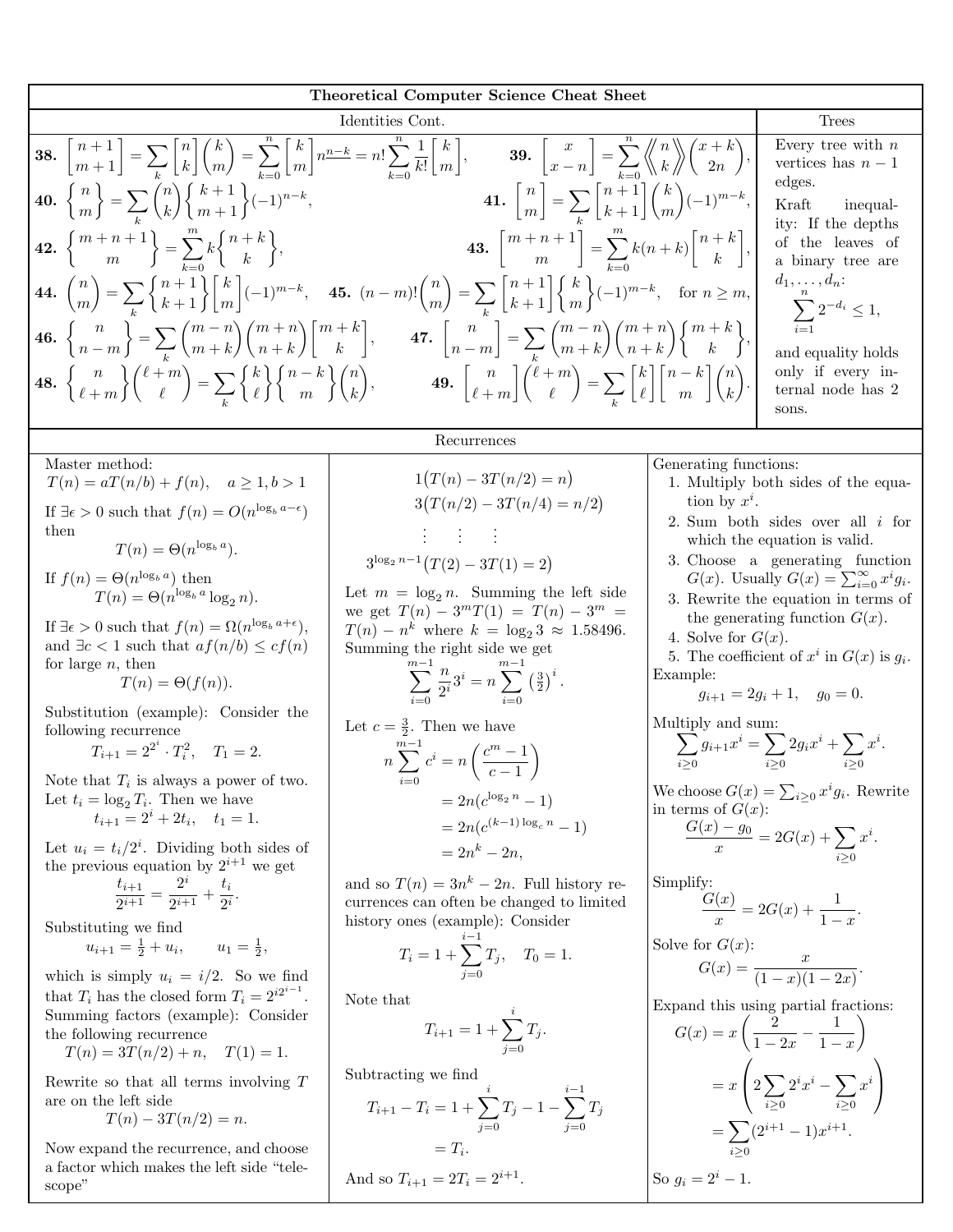|                                                 | Theoretical Computer Science Cheat Sheet                                                                                                                                       |                |                                                                                                                                           |                                                                                            |  |
|-------------------------------------------------|--------------------------------------------------------------------------------------------------------------------------------------------------------------------------------|----------------|-------------------------------------------------------------------------------------------------------------------------------------------|--------------------------------------------------------------------------------------------|--|
|                                                 | $\gamma \approx 0.57721,$ $\phi = \frac{1+\sqrt{5}}{2} \approx 1.61803,$ $\hat{\phi} = \frac{1-\sqrt{5}}{2} \approx -.61803$<br>$\pi \approx 3.14159,$<br>$e \approx 2.71828,$ |                |                                                                                                                                           |                                                                                            |  |
| $\it i$                                         | $2^{i}$                                                                                                                                                                        | $p_i$          | General                                                                                                                                   | Probability                                                                                |  |
| $\mathbf{1}$                                    | $\overline{2}$                                                                                                                                                                 | $\overline{2}$ | Bernoulli Numbers $(B_i = 0, \text{ odd } i \neq 1)$ :                                                                                    | Continuous distributions: If                                                               |  |
| $\overline{2}$                                  | 4                                                                                                                                                                              | 3              | $B_0 = 1, B_1 = -\frac{1}{2}, B_2 = \frac{1}{6}, B_4 = -\frac{1}{30},$                                                                    | $\Pr[a < X < b] = \int^{b} p(x) dx,$                                                       |  |
| 3                                               | 8                                                                                                                                                                              | 5              | $B_6 = \frac{1}{42}, B_8 = -\frac{1}{30}, B_{10} = \frac{5}{66}.$                                                                         | then $p$ is the probability density function of                                            |  |
| 4                                               | 16                                                                                                                                                                             | $\overline{7}$ | Change of base, quadratic formula:                                                                                                        | $X$ . If                                                                                   |  |
| 5                                               | 32                                                                                                                                                                             | 11             | $\log_b x = \frac{\log_a x}{\log_a b}, \qquad \frac{-b \pm \sqrt{b^2 - 4ac}}{2a}.$                                                        | $Pr[X < a] = P(a),$                                                                        |  |
| 6                                               | 64                                                                                                                                                                             | 13             | Euler's number $e$ :                                                                                                                      | then $P$ is the distribution function of $X$ . If                                          |  |
| 7                                               | 128                                                                                                                                                                            | 17             | $e = 1 + \frac{1}{2} + \frac{1}{6} + \frac{1}{24} + \frac{1}{120} + \cdots$                                                               | $P$ and $p$ both exist then                                                                |  |
| 8                                               | 256<br>512                                                                                                                                                                     | 19<br>23       |                                                                                                                                           | $P(a) = \int_{-\infty}^a p(x) dx.$                                                         |  |
| 9<br>10                                         |                                                                                                                                                                                | 29             | $\lim_{n\to\infty} \left(1+\frac{x}{n}\right)^n=e^x.$                                                                                     | Expectation: If $X$ is discrete                                                            |  |
| 11                                              | 1,024<br>2,048                                                                                                                                                                 | 31             | $\left(1+\frac{1}{n}\right)^n < e < \left(1+\frac{1}{n}\right)^{n+1}.$                                                                    | $E[g(X)] = \sum g(x) Pr[X = x].$                                                           |  |
| 12                                              | 4,096                                                                                                                                                                          | 37             | $\left(1+\frac{1}{n}\right)^n = e - \frac{e}{2n} + \frac{11e}{24n^2} - O\left(\frac{1}{n^3}\right).$                                      |                                                                                            |  |
| 13                                              | 8,192                                                                                                                                                                          | 41             |                                                                                                                                           | If $X$ continuous then                                                                     |  |
| 14                                              | 16,384                                                                                                                                                                         | 43             | Harmonic numbers:                                                                                                                         | $E[g(X)] = \int_{-\infty}^{\infty} g(x)p(x) dx = \int_{-\infty}^{\infty} g(x) dP(x).$      |  |
| 15                                              | 32,768                                                                                                                                                                         | 47             | $1, \frac{3}{2}, \frac{11}{6}, \frac{25}{12}, \frac{137}{60}, \frac{49}{20}, \frac{363}{140}, \frac{761}{280}, \frac{7129}{2520}, \ldots$ | Variance, standard deviation:                                                              |  |
| 16                                              | 65,536                                                                                                                                                                         | 53             | $\ln n < H_n < \ln n + 1$ ,                                                                                                               | $VAR[X] = E[X^2] - E[X]^2$ ,                                                               |  |
| 17                                              | 131,072                                                                                                                                                                        | 59             |                                                                                                                                           | $\sigma = \sqrt{\text{VAR}[X]}$ .                                                          |  |
| 18                                              | 262,144                                                                                                                                                                        | 61             | $H_n = \ln n + \gamma + O\left(\frac{1}{n}\right).$                                                                                       | For events $A$ and $B$ :                                                                   |  |
| 19                                              | 524,288                                                                                                                                                                        | 67             | Factorial, Stirling's approximation:                                                                                                      | $Pr[A \vee B] = Pr[A] + Pr[B] - Pr[A \wedge B]$                                            |  |
| 20                                              | 1,048,576                                                                                                                                                                      | 71             | $1, 2, 6, 24, 120, 720, 5040, 40320, 362880, \ldots$                                                                                      | $Pr[A \wedge B] = Pr[A] \cdot Pr[B],$                                                      |  |
| 21                                              | 2,097,152                                                                                                                                                                      | 73             |                                                                                                                                           | iff $A$ and $B$ are independent.                                                           |  |
| 22                                              | 4,194,304                                                                                                                                                                      | 79             | $n! = \sqrt{2\pi n} \left(\frac{n}{e}\right)^n \left(1 + \Theta\left(\frac{1}{n}\right)\right).$                                          | $Pr[A B] = \frac{Pr[A \wedge B]}{Pr[B]}$                                                   |  |
| 23                                              | 8,388,608                                                                                                                                                                      | 83             | Ackermann's function and inverse:                                                                                                         |                                                                                            |  |
| 24                                              | 16,777,216                                                                                                                                                                     | 89             |                                                                                                                                           | For random variables $X$ and $Y$ :<br>$E[X \cdot Y] = E[X] \cdot E[Y],$                    |  |
| 25                                              | 33,554,432                                                                                                                                                                     | 97             | $a(i, j) = \begin{cases} 2^{j} & i = 1 \\ a(i - 1, 2) & j = 1 \\ a(i - 1, a(i, j - 1)) & i, j \ge 2 \end{cases}$                          | if $X$ and $Y$ are independent.                                                            |  |
| 26                                              | 67,108,864                                                                                                                                                                     | 101            |                                                                                                                                           | $E[X + Y] = E[X] + E[Y],$                                                                  |  |
| 27                                              | 134, 217, 728                                                                                                                                                                  | 103            | $\alpha(i) = \min\{j \mid a(j, j) \geq i\}.$                                                                                              | $E[cX] = c E[X].$                                                                          |  |
| 28                                              | 268,435,456                                                                                                                                                                    | 107            | Binomial distribution:                                                                                                                    | Bayes' theorem:                                                                            |  |
| 29                                              | 536,870,912                                                                                                                                                                    | 109            | $\Pr[X = k] = \binom{n}{k} p^k q^{n-k}, \qquad q = 1 - p,$                                                                                |                                                                                            |  |
| 30                                              | 1,073,741,824                                                                                                                                                                  | 113            |                                                                                                                                           | $Pr[A_i B] = \frac{Pr[B A_i]Pr[A_i]}{\sum_{i=1}^{n} Pr[A_i]Pr[B A_i]}$                     |  |
| 31<br>32                                        | 2,147,483,648<br>4,294,967,296                                                                                                                                                 | 127<br>131     | $E[X] = \sum_{k=1}^{n} k \binom{n}{k} p^{k} q^{n-k} = np.$                                                                                | Inclusion-exclusion:                                                                       |  |
|                                                 | Pascal's Triangle                                                                                                                                                              |                | Poisson distribution:                                                                                                                     | $\Pr\left[\right \bigvee^{n} X_{i}\right]=\sum_{i=1} \Pr[X_{i}] +$                         |  |
|                                                 | $\mathbf{1}$                                                                                                                                                                   |                | $\Pr[X = k] = \frac{e^{-\lambda}\lambda^k}{k!}, \quad E[X] = \lambda.$                                                                    |                                                                                            |  |
| 11                                              |                                                                                                                                                                                |                | Normal (Gaussian) distribution:                                                                                                           | $\sum_{k=2}^n (-1)^{k+1} \sum_{i_i < \dots < i_k} \Pr\Big[\bigwedge_{j=1}^k X_{i_j}\Big].$ |  |
| $1\ 2\ 1$                                       |                                                                                                                                                                                |                |                                                                                                                                           |                                                                                            |  |
| 1331                                            |                                                                                                                                                                                |                | $p(x) = \frac{1}{\sqrt{2\pi}\sigma}e^{-(x-\mu)^2/2\sigma^2}, \quad E[X] = \mu.$                                                           | Moment inequalities:                                                                       |  |
| 14641                                           |                                                                                                                                                                                |                | The "coupon collector": We are given a                                                                                                    | $\Pr [ X  \geq \lambda E[X]] \leq \frac{1}{\lambda},$                                      |  |
| $1\ 5\ 10\ 10\ 5\ 1$                            |                                                                                                                                                                                |                | random coupon each day, and there are $n$<br>different types of coupons. The distribu-                                                    | $\Pr\left[ X - \mathrm{E}[X]  \geq \lambda \cdot \sigma\right] \leq \frac{1}{\lambda^2}.$  |  |
|                                                 | 16 15 20 15 6 1                                                                                                                                                                |                | tion of coupons is uniform. The expected                                                                                                  | Geometric distribution:                                                                    |  |
| $1\ 7\ 21\ 35\ 35\ 21\ 7\ 1$                    |                                                                                                                                                                                |                | number of days to pass before we to col-                                                                                                  | $Pr[X = k] = pq^{k-1}, \qquad q = 1-p,$                                                    |  |
| $1\ 8\ 28\ 56\ 70\ 56\ 28\ 8\ 1$                |                                                                                                                                                                                |                | lect all $n$ types is                                                                                                                     |                                                                                            |  |
| $1\ 9\ 36\ 84\ 126\ 126\ 84\ 36\ 9\ 1$          |                                                                                                                                                                                |                | $nH_n$ .                                                                                                                                  | $E[X] = \sum_{k=1}^{\infty} k p q^{k-1} = \frac{1}{p}.$                                    |  |
| $1\ 10\ 45\ 120\ 210\ 252\ 210\ 120\ 45\ 10\ 1$ |                                                                                                                                                                                |                |                                                                                                                                           |                                                                                            |  |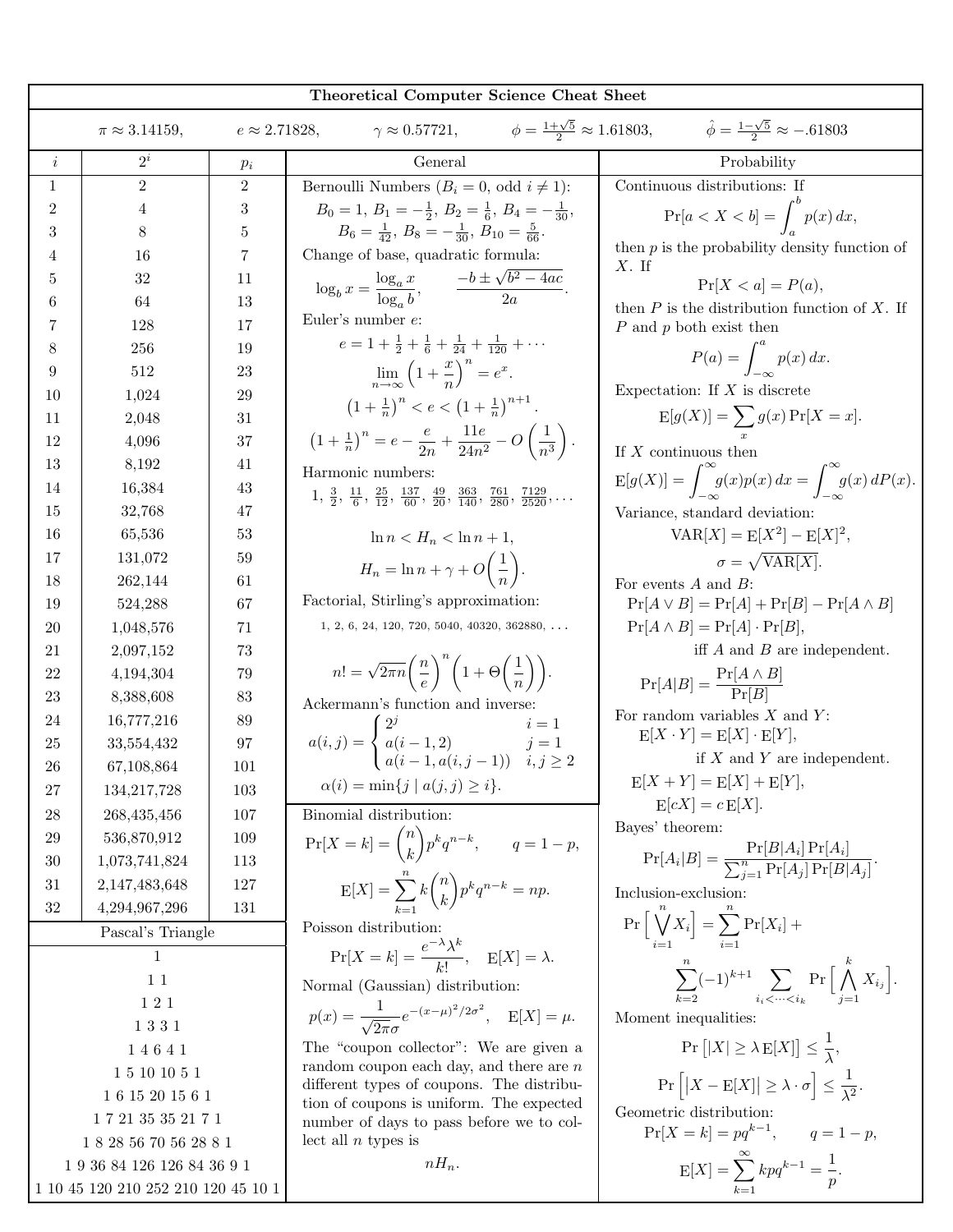| <b>Theoretical Computer Science Cheat Sheet</b>                                                   |                                                                                                                                                                                                                                                                                                                                                                                                                                                                    |                                                            |  |  |
|---------------------------------------------------------------------------------------------------|--------------------------------------------------------------------------------------------------------------------------------------------------------------------------------------------------------------------------------------------------------------------------------------------------------------------------------------------------------------------------------------------------------------------------------------------------------------------|------------------------------------------------------------|--|--|
| Trigonometry                                                                                      | Matrices                                                                                                                                                                                                                                                                                                                                                                                                                                                           | More Trig.                                                 |  |  |
|                                                                                                   | Multiplication:                                                                                                                                                                                                                                                                                                                                                                                                                                                    | C                                                          |  |  |
| (0,1)<br>$(\cos \theta, \sin \theta)$                                                             | $C=A\cdot B, \quad c_{i,j}=\sum_{i=1}^{\infty}a_{i,k}b_{k,j}.$                                                                                                                                                                                                                                                                                                                                                                                                     |                                                            |  |  |
| $\boldsymbol{A}$<br>$(-1,0)$<br>(1,0)                                                             | Determinants: $\det A \neq 0$ iff A is non-singular.                                                                                                                                                                                                                                                                                                                                                                                                               |                                                            |  |  |
| $(0,-1)$                                                                                          | $\det A \cdot B = \det A \cdot \det B,$                                                                                                                                                                                                                                                                                                                                                                                                                            | Law of cosines:<br>$c^2 = a^2+b^2-2ab\cos C.$              |  |  |
| $\overline{B}$<br>Pythagorean theorem:                                                            | $\det A = \sum \prod_{i} \text{sign}(\pi) a_{i,\pi(i)}.$                                                                                                                                                                                                                                                                                                                                                                                                           | Area:                                                      |  |  |
| $C^2 = A^2 + B^2$ .                                                                               | $2 \times 2$ and $3 \times 3$ determinant:                                                                                                                                                                                                                                                                                                                                                                                                                         | $A=\frac{1}{2}\hbar c$ ,                                   |  |  |
| Definitions:<br>$\sin a = A/C$ , $\cos a = B/C$ ,                                                 | $\begin{vmatrix} a & b \\ c & d \end{vmatrix} = ad - bc,$                                                                                                                                                                                                                                                                                                                                                                                                          | $=\frac{1}{2}ab\sin C,$                                    |  |  |
| $\csc a = C/A$ , $\sec a = C/B$ ,                                                                 | $\left \begin{array}{ccc c} a & b & c\\d & e & f\\ g & h & i \end{array}\right =g\left \begin{array}{cc} b & c\\e & f \end{array}\right -h\left \begin{array}{cc} a & c\\d & f \end{array}\right +i\left \begin{array}{cc} a & b\\d & e \end{array}\right $                                                                                                                                                                                                        | $=\frac{c^2\sin A\sin B}{2\sin C}.$                        |  |  |
| $\tan a = \frac{\sin a}{\cos a} = \frac{A}{B}$ , $\cot a = \frac{\cos a}{\sin a} = \frac{B}{A}$ . |                                                                                                                                                                                                                                                                                                                                                                                                                                                                    | Heron's formula:                                           |  |  |
| Area, radius of inscribed circle:                                                                 | $=\qquad \begin{array}{lll} a e i + b f g + c d h \\ - c e g - f h a - i b d. \end{array}$                                                                                                                                                                                                                                                                                                                                                                         | $A = \sqrt{s \cdot s_a \cdot s_b \cdot s_c},$              |  |  |
| $\frac{1}{2}AB$ , $\frac{AB}{A+B+C}$ .                                                            | Permanents:                                                                                                                                                                                                                                                                                                                                                                                                                                                        | $s = \frac{1}{2}(a+b+c),$                                  |  |  |
| Identities:                                                                                       | perm $A = \sum \prod a_{i,\pi(i)}$ .                                                                                                                                                                                                                                                                                                                                                                                                                               | $s_a = s - a,$<br>$s_b = s - b$ ,                          |  |  |
| $\cos x = \frac{1}{\sec x},$                                                                      | Hyperbolic Functions                                                                                                                                                                                                                                                                                                                                                                                                                                               | $s_c = s - c.$                                             |  |  |
| $\sin x = \frac{1}{\csc x},$<br>$\tan x = \frac{1}{\cot x},$<br>$\sin^2 x + \cos^2 x = 1,$        | Definitions:                                                                                                                                                                                                                                                                                                                                                                                                                                                       | More identities:                                           |  |  |
| $1 + \tan^2 x = \sec^2 x,$<br>$1 + \cot^2 x = \csc^2 x,$                                          |                                                                                                                                                                                                                                                                                                                                                                                                                                                                    | $\sin \frac{x}{2} = \sqrt{\frac{1 - \cos x}{2}},$          |  |  |
| $\sin x = \cos \left(\frac{\pi}{2} - x\right),$<br>$\sin x = \sin(\pi - x),$                      | $\begin{aligned} &\sinh x = \frac{e^x - e^{-x}}{2}, \qquad \cosh x = \frac{e^x + e^{-x}}{2}, \\ &\tanh x = \frac{e^x - e^{-x}}{e^x + e^{-x}}, \qquad \operatorname{csch} x = \frac{1}{\sinh x}, \\ &\operatorname{sech} x = \frac{1}{\cosh x}, \qquad \coth x = \frac{1}{\tanh x}. \end{aligned}$                                                                                                                                                                  | $\cos\frac{x}{2} = \sqrt{\frac{1+\cos x}{2}},$             |  |  |
| $\tan x = \cot \left(\frac{\pi}{2} - x\right),$<br>$\cos x = -\cos(\pi - x),$                     |                                                                                                                                                                                                                                                                                                                                                                                                                                                                    | $\tan \frac{x}{2} = \sqrt{\frac{1-\cos x}{1+\cos x}},$     |  |  |
| $\csc x = \cot \frac{x}{2} - \cot x,$<br>$\cot x = -\cot(\pi - x),$                               | Identities:<br>$\cosh^2 x - \sinh^2 x = 1$ , $\tanh^2 x + \operatorname{sech}^2 x = 1$ ,                                                                                                                                                                                                                                                                                                                                                                           | $=\frac{1-\cos x}{\sin x},$                                |  |  |
| $sin(x \pm y) = sin x cos y \pm cos x sin y,$                                                     | $\coth^2 x - \operatorname{csch}^2 x = 1, \qquad \sinh(-x) = -\sinh x,$                                                                                                                                                                                                                                                                                                                                                                                            | $=\frac{\sin x}{1+\cos x},$                                |  |  |
| $\cos(x \pm y) = \cos x \cos y \mp \sin x \sin y,$                                                | $\cosh(-x) = \cosh x, \qquad \tanh(-x) = -\tanh x,$                                                                                                                                                                                                                                                                                                                                                                                                                |                                                            |  |  |
| $\tan(x \pm y) = \frac{\tan x \pm \tan y}{1 \mp \tan x \tan y},$                                  | $\sinh(x+y) = \sinh x \cosh y + \cosh x \sinh y,$                                                                                                                                                                                                                                                                                                                                                                                                                  | $\cot \frac{x}{2} = \sqrt{\frac{1 + \cos x}{1 - \cos x}},$ |  |  |
| $\cot(x \pm y) = \frac{\cot x \cot y \mp 1}{\cot x \pm \cot y},$                                  | $\cosh(x+y) = \cosh x \cosh y + \sinh x \sinh y,$                                                                                                                                                                                                                                                                                                                                                                                                                  | $=\frac{1+\cos x}{\sin x},$                                |  |  |
| $\sin 2x = \frac{2 \tan x}{1 + \tan^2 x},$<br>$\sin 2x = 2 \sin x \cos x,$                        | $\sinh 2x = 2 \sinh x \cosh x,$                                                                                                                                                                                                                                                                                                                                                                                                                                    | $=\frac{\sin x}{1-\cos x},$                                |  |  |
| $\cos 2x = \cos^2 x - \sin^2 x, \qquad \cos 2x = 2\cos^2 x - 1,$                                  | $\cosh 2x = \cosh^2 x + \sinh^2 x,$                                                                                                                                                                                                                                                                                                                                                                                                                                | $\sin x = \frac{e^{ix} - e^{-ix}}{2i},$                    |  |  |
| $\cos 2x = 1 - 2\sin^2 x, \qquad \cos 2x = \frac{1 - \tan^2 x}{1 + \tan^2 x},$                    | $\cosh x + \sinh x = e^x$ , $\cosh x - \sinh x = e^{-x}$ ,                                                                                                                                                                                                                                                                                                                                                                                                         | $\cos x = \frac{e^{ix} + e^{-ix}}{2},$                     |  |  |
| $\tan 2x = \frac{2 \tan x}{1 - \tan^2 x},$ $\cot 2x = \frac{\cot^2 x - 1}{2 \cot x},$             | $(\cosh x + \sinh x)^n = \cosh nx + \sinh nx, \quad n \in \mathbb{Z},$<br>$2\sinh^2 \frac{x}{2} = \cosh x - 1$ , $2\cosh^2 \frac{x}{2} = \cosh x + 1$ .                                                                                                                                                                                                                                                                                                            | $\tan x = -i \frac{e^{ix} - e^{-ix}}{e^{ix} + e^{-ix}}$    |  |  |
| $\sin(x+y)\sin(x-y) = \sin^2 x - \sin^2 y,$                                                       | $\theta$<br>$\cos\theta$ $\tan\theta$<br>$\dots$ in mathematics<br>$\sin \theta$                                                                                                                                                                                                                                                                                                                                                                                   | $=-i\frac{e^{2ix}-1}{e^{2ix}+1},$                          |  |  |
| $\cos(x+y)\cos(x-y) = \cos^2 x - \sin^2 y.$                                                       | you don't under-<br>$\Omega$<br>$\overline{0}$<br>$\overline{0}$<br>$\mathbf{1}$                                                                                                                                                                                                                                                                                                                                                                                   | $\sin x = \frac{\sinh ix}{i},$                             |  |  |
| Euler's equation:<br>$e^{ix} = \cos x + i \sin x,$ $e^{i\pi} = -1.$                               | stand things, you<br>$\frac{\sqrt{3}}{2}$ $\frac{\sqrt{2}}{2}$ $\frac{1}{2}$ $\frac{1}{2}$ $\frac{1}{2}$ $\frac{1}{2}$ $\frac{1}{2}$ $\frac{1}{2}$ $\frac{1}{2}$ $\frac{1}{2}$ $\frac{1}{2}$ $\frac{1}{2}$ $\frac{1}{2}$ $\frac{1}{2}$ $\frac{1}{2}$ $\frac{1}{2}$ $\frac{1}{2}$ $\frac{1}{2}$ $\frac{1}{2}$ $\frac{1}{2}$<br>$\frac{\sqrt{3}}{3}$<br>$\frac{1}{2}$ $\frac{\sqrt{2}}{2}$ $\frac{\sqrt{3}}{2}$ $\frac{1}{2}$<br>$\frac{\pi}{6}$<br>just get used to | $\cos x = \cosh ix,$                                       |  |  |
|                                                                                                   | $\frac{\pi}{4}$<br>$\qquad \qquad 1$<br>them.                                                                                                                                                                                                                                                                                                                                                                                                                      |                                                            |  |  |
| v2.02 C1994 by Steve Seiden<br>sseiden@acm.org                                                    | $\sim$ J. von Neumann<br>$\sqrt{3}$<br>$\frac{\pi}{3}$ $\frac{\pi}{2}$                                                                                                                                                                                                                                                                                                                                                                                             | $\tan x = \frac{\tanh ix}{i}.$                             |  |  |
| http://www.csc.lsu.edu/~seiden                                                                    | $\Omega$<br>$\infty$                                                                                                                                                                                                                                                                                                                                                                                                                                               |                                                            |  |  |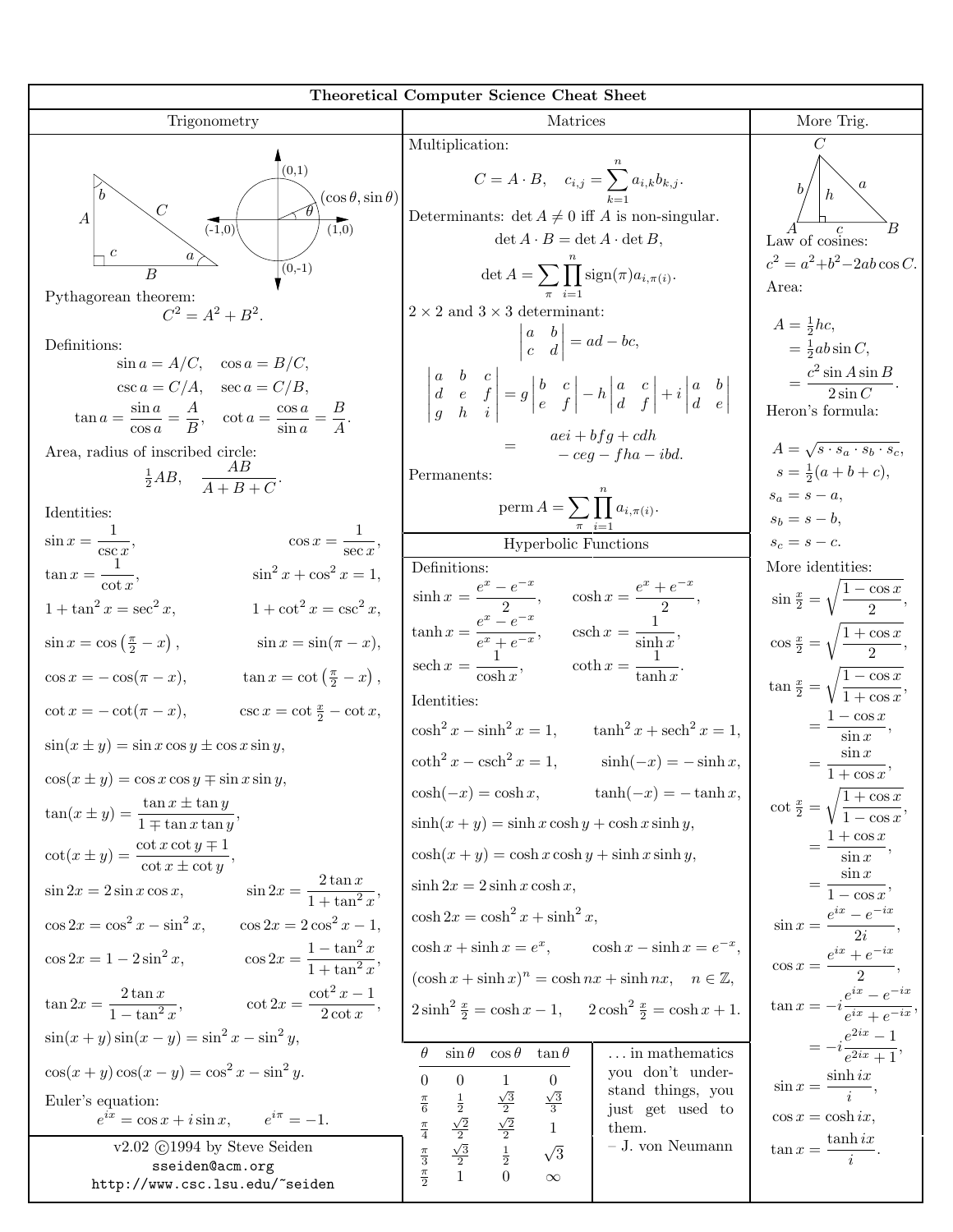|                                                                                                                                                                                       |                 | <b>Theoretical Computer Science Cheat Sheet</b>                                 |                                                                                                  |  |
|---------------------------------------------------------------------------------------------------------------------------------------------------------------------------------------|-----------------|---------------------------------------------------------------------------------|--------------------------------------------------------------------------------------------------|--|
| Number Theory                                                                                                                                                                         | Graph Theory    |                                                                                 |                                                                                                  |  |
| The Chinese remainder theorem: There ex-                                                                                                                                              | Definitions:    |                                                                                 | Notation:                                                                                        |  |
| ists a number $C$ such that:                                                                                                                                                          | Loop            | An edge connecting a ver-<br>tex to itself.                                     | E(G)<br>Edge set<br>V(G)<br>Vertex set                                                           |  |
| $C \equiv r_1 \mod m_1$                                                                                                                                                               | Directed        | Each edge has a direction.                                                      | c(G)<br>Number of components<br>G[S]                                                             |  |
| 1 1 1                                                                                                                                                                                 | <i>Simple</i>   | Graph with no loops or<br>multi-edges.                                          | Induced subgraph<br>Degree of $v$<br>deg(v)                                                      |  |
| $C \equiv r_n \mod m_n$                                                                                                                                                               | Walk            | A sequence $v_0e_1v_1 \ldots e_\ell v_\ell$ .                                   | $\Delta(G)$<br>Maximum degree                                                                    |  |
| if $m_i$ and $m_j$ are relatively prime for $i \neq j$ .                                                                                                                              | Trail<br>Path   | A walk with distinct edges.<br>with<br>trail<br>distinct<br>A                   | $\delta(G)$<br>Minimum degree<br>Chromatic number<br>$\chi(G)$                                   |  |
| Euler's function: $\phi(x)$ is the number of<br>positive integers less than $x$ relatively<br>prime to x. If $\prod_{i=1}^n p_i^{e_i}$ is the prime fac-                              | Connected       | vertices.<br>A graph where there exists                                         | Edge chromatic number<br>$\chi_E(G)$<br>${\cal G}^c$<br>Complement graph                         |  |
| torization of $x$ then                                                                                                                                                                |                 | a path between any two<br>vertices.                                             | $K_n$<br>Complete graph<br>Complete bipartite graph<br>$K_{n_1,n_2}$                             |  |
| $\phi(x) = \prod p_i^{e_i-1}(p_i-1).$                                                                                                                                                 | Component       | maximal<br>$\mathbf{A}$<br>connected<br>subgraph.                               | Ramsey number<br>$r(k, \ell)$<br>Geometry                                                        |  |
| Euler's theorem: If $a$ and $b$ are relatively                                                                                                                                        | <i>Tree</i>     | A connected acyclic graph.                                                      | Projective coordinates:<br>triples                                                               |  |
| prime then<br>$1 \equiv a^{\phi(b)} \bmod b.$                                                                                                                                         | Free tree       | A tree with no root.                                                            | $(x, y, z)$ , not all x, y and z zero.                                                           |  |
|                                                                                                                                                                                       | DAG<br>Eulerian | Directed acyclic graph.<br>Graph with a trail visiting                          | $(x, y, z) = (cx, cy, cz) \quad \forall c \neq 0.$                                               |  |
| Fermat's theorem:<br>$1 \equiv a^{p-1} \bmod p$ .                                                                                                                                     |                 | each edge exactly once.                                                         | Cartesian<br>Projective                                                                          |  |
| The Euclidean algorithm: if $a > b$ are in-                                                                                                                                           |                 | Hamiltonian Graph with a cycle visiting<br>each vertex exactly once.            | (x, y)<br>(x, y, 1)<br>$y = mx + b$<br>$(m, -1, b)$                                              |  |
| tegers then                                                                                                                                                                           | Cut             | A set of edges whose re-                                                        | $(1,0,-c)$<br>$x = c$                                                                            |  |
| $gcd(a, b) = gcd(a \mod b, b).$                                                                                                                                                       |                 | moval increases the num-<br>ber of components.                                  | Distance formula, $L_p$ and $L_{\infty}$<br>metric:                                              |  |
| If $\prod_{i=1}^n p_i^{e_i}$ is the prime factorization of x<br>then                                                                                                                  | $Cut-set$       | A minimal cut.                                                                  | $\sqrt{(x_1-x_0)^2+(y_1-y_0)^2},$                                                                |  |
| $S(x) = \sum_{d x} d = \prod_{i=1}^{n} \frac{p_i^{e_i+1}-1}{p_i-1}.$                                                                                                                  | Cut edge        | A size 1 cut.<br>k-Connected A graph connected with                             | $\left[  x_1-x_0 ^p+ y_1-y_0 ^p \right]^{1/p},$                                                  |  |
| Perfect Numbers: $x$ is an even perfect num-                                                                                                                                          |                 | the removal of any $k-1$<br>vertices.                                           | $\lim_{p \to \infty} [(x_1 - x_0)^p +  y_1 - y_0 ^p]^{1/p}.$                                     |  |
| ber iff $x = 2^{n-1}(2^n - 1)$ and $2^n - 1$ is prime.<br>Wilson's theorem: $n$ is a prime iff                                                                                        | $k$ -Tough      | $\forall S \subseteq V, S \neq \emptyset$ we have<br>$k \cdot c(G-S) \leq  S .$ | Area of triangle $(x_0, y_0)$ , $(x_1, y_1)$<br>and $(x_2, y_2)$ :                               |  |
| $(n-1)! \equiv -1 \mod n$ .                                                                                                                                                           | $k$ -Regular    | A graph where all vertices<br>have degree $k$ .                                 | $rac{1}{2}$ abs $\begin{vmatrix} x_1 - x_0 & y_1 - y_0 \\ x_2 - x_0 & y_2 - y_0 \end{vmatrix}$ . |  |
| Möbius inversion:<br>if $i=1$ .                                                                                                                                                       | $k$ -Factor     | $k$ -regular<br>spanning<br>A<br>subgraph.                                      | Angle formed by three points:                                                                    |  |
| $\mu(i) = \begin{cases} 1 & \text{if } i = 1. \\ 0 & \text{if } i \text{ is not square-free.} \\ (-1)^r & \text{if } i \text{ is the product of} \end{cases}$<br>$r$ distinct primes. | Matching        | A set of edges, no two of<br>which are adjacent.                                |                                                                                                  |  |
| If                                                                                                                                                                                    | Clique          | A set of vertices, all of<br>which are adjacent.                                | $(x_2, y_2)$<br>$\overbrace{(0,0)}^{\ell_2}$<br>$\overbrace{(0,0)}^{\ell_1}$<br>$(x_1, y_1)$     |  |
| $G(a) = \sum_{d a} F(d),$                                                                                                                                                             | Ind. set        | A set of vertices, none of<br>which are adjacent.                               | $\cos \theta = \frac{(x_1, y_1) \cdot (x_2, y_2)}{\ell_1 \ell_2}.$                               |  |
| then<br>$F(a) = \sum_{d a} \mu(d) G\left(\frac{a}{d}\right).$                                                                                                                         |                 | Vertex cover A set of vertices which<br>cover all edges.                        | Line through two points $(x_0, y_0)$                                                             |  |
|                                                                                                                                                                                       |                 | <i>Planar graph</i> A graph which can be em-<br>beded in the plane.             | and $(x_1,y_1)$ :                                                                                |  |
| Prime numbers:<br>$p_n = n \ln n + n \ln \ln n - n + n \frac{\ln \ln n}{\ln n}$                                                                                                       |                 | Plane graph An embedding of a planar                                            | $\begin{vmatrix} x & y & 1 \\ x_0 & y_0 & 1 \\ x_1 & y_1 & 1 \end{vmatrix} = 0.$                 |  |
|                                                                                                                                                                                       |                 | graph.                                                                          |                                                                                                  |  |
| $+O\left(\frac{n}{\ln n}\right),$                                                                                                                                                     |                 | $\sum_{v \in V} \deg(v) = 2m.$                                                  | Area of circle, volume of sphere:<br>$A = \pi r^2$ , $V = \frac{4}{3}\pi r^3$ .                  |  |
| $\pi(n) = \frac{n}{\ln n} + \frac{n}{(\ln n)^2} + \frac{2!n}{(\ln n)^3}$                                                                                                              |                 | If G is planar then $n - m + f = 2$ , so<br>$f \leq 2n - 4$ , $m \leq 3n - 6$ . | If I have seen farther than others,                                                              |  |
| $+O\left(\frac{n}{(\ln n)^4}\right).$                                                                                                                                                 | gree $\leq 5$ . | Any planar graph has a vertex with de-                                          | it is because I have stood on the<br>shoulders of giants.<br>$-$ Issac Newton                    |  |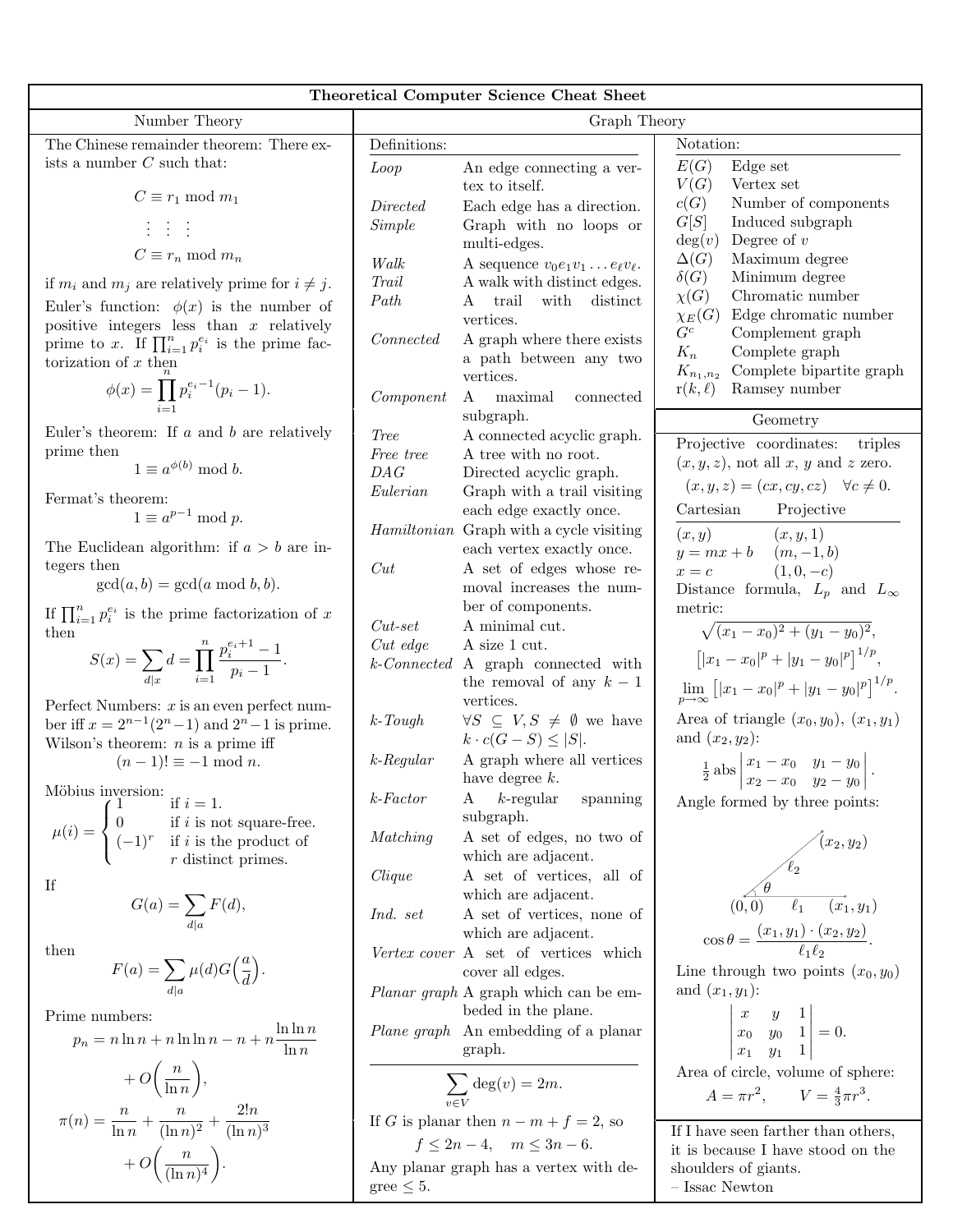| <b>Theoretical Computer Science Cheat Sheet</b>                                                                                                                                                                |                                                                                                |                                                                                                                                                                                                     |  |  |  |
|----------------------------------------------------------------------------------------------------------------------------------------------------------------------------------------------------------------|------------------------------------------------------------------------------------------------|-----------------------------------------------------------------------------------------------------------------------------------------------------------------------------------------------------|--|--|--|
| $\pi$                                                                                                                                                                                                          | Calculus                                                                                       |                                                                                                                                                                                                     |  |  |  |
| Wallis' identity:                                                                                                                                                                                              | Derivatives:                                                                                   |                                                                                                                                                                                                     |  |  |  |
| $\pi = 2 \cdot \frac{2 \cdot 2 \cdot 4 \cdot 4 \cdot 6 \cdot 6 \cdots}{1 \cdot 3 \cdot 3 \cdot 5 \cdot 5 \cdot 7 \cdots}$                                                                                      |                                                                                                | 1. $\frac{d(cu)}{dx} = c\frac{du}{dx}$ , 2. $\frac{d(u+v)}{dx} = \frac{du}{dx} + \frac{dv}{dx}$ , 3. $\frac{d(uv)}{dx} = u\frac{dv}{dx} + v\frac{du}{dx}$                                           |  |  |  |
| Brouncker's continued fraction expansion:<br>$\frac{\pi}{4} = 1 + \frac{1}{2 + \frac{3^2}{2 + \frac{5^2}{2 + \frac{7^2}{2}}}}$                                                                                 |                                                                                                | <b>4.</b> $\frac{d(u^n)}{dx} = nu^{n-1}\frac{du}{dx}$ , <b>5.</b> $\frac{d(u/v)}{dx} = \frac{v(\frac{du}{dx}) - u(\frac{dv}{dx})}{v^2}$ , <b>6.</b> $\frac{d(e^{cu})}{dx} = ce^{cu}\frac{du}{dx}$ , |  |  |  |
| Gregrory's series:                                                                                                                                                                                             | 7. $\frac{d(c^u)}{dr} = (\ln c)c^u \frac{du}{dr}$                                              | <b>8.</b> $\frac{d(\ln u)}{dx} = \frac{1}{u}\frac{du}{dx}$                                                                                                                                          |  |  |  |
| $\frac{\pi}{4} = 1 - \frac{1}{3} + \frac{1}{5} - \frac{1}{7} + \frac{1}{9} - \cdots$<br>Newton's series:                                                                                                       | <b>9.</b> $\frac{d(\sin u)}{dx} = \cos u \frac{du}{dx},$                                       | 10. $\frac{d(\cos u)}{dx} = -\sin u \frac{du}{dx},$                                                                                                                                                 |  |  |  |
| $\frac{\pi}{6} = \frac{1}{2} + \frac{1}{2 \cdot 3 \cdot 2^3} + \frac{1 \cdot 3}{2 \cdot 4 \cdot 5 \cdot 2^5} + \cdots$                                                                                         | 11. $\frac{d(\tan u)}{dx} = \sec^2 u \frac{du}{dx}$                                            | 12. $\frac{d(\cot u)}{dx} = \csc^2 u \frac{du}{dx},$                                                                                                                                                |  |  |  |
| Sharp's series:                                                                                                                                                                                                | <b>13.</b> $\frac{d(\sec u)}{dx} = \tan u \sec u \frac{du}{dx},$                               | 14. $\frac{d(\csc u)}{dx} = -\cot u \csc u \frac{du}{dx},$                                                                                                                                          |  |  |  |
| $\frac{\pi}{6} = \frac{1}{\sqrt{3}} \left( 1 - \frac{1}{3^1 \cdot 3} + \frac{1}{3^2 \cdot 5} - \frac{1}{3^3 \cdot 7} + \cdots \right)$                                                                         | <b>15.</b> $\frac{d(\arcsin u)}{dx} = \frac{1}{\sqrt{1-u^2}} \frac{du}{dx}$                    | <b>16.</b> $\frac{d(\arccos u)}{dx} = \frac{-1}{\sqrt{1-u^2}} \frac{du}{dx},$                                                                                                                       |  |  |  |
| Euler's series:                                                                                                                                                                                                | <b>17.</b> $\frac{d(\arctan u)}{dx} = \frac{1}{1+u^2} \frac{du}{dx}$                           | <b>18.</b> $\frac{d(\arccot u)}{dx} = \frac{-1}{1+u^2}\frac{du}{dx},$                                                                                                                               |  |  |  |
| $\frac{\pi^2}{6} = \frac{1}{12} + \frac{1}{22} + \frac{1}{32} + \frac{1}{42} + \frac{1}{52} + \cdots$<br>$\frac{\pi^2}{8} = \frac{1}{12} + \frac{1}{22} + \frac{1}{52} + \frac{1}{72} + \frac{1}{92} + \cdots$ | <b>19.</b> $\frac{d(\operatorname{arcsec} u)}{dx} = \frac{1}{\ln \sqrt{1-u^2}} \frac{du}{dx},$ | <b>20.</b> $\frac{d(\arccos u)}{dx} = \frac{-1}{u\sqrt{1-u^2}} \frac{du}{dx},$                                                                                                                      |  |  |  |
| $\frac{\pi^2}{12} = \frac{1}{1^2} - \frac{1}{2^2} + \frac{1}{3^2} - \frac{1}{4^2} + \frac{1}{5^2} - \cdots$                                                                                                    | 21. $\frac{d(\sinh u)}{dx} = \cosh u \frac{du}{dx},$                                           | <b>22.</b> $\frac{d(\cosh u)}{dx} = \sinh u \frac{du}{dx},$                                                                                                                                         |  |  |  |
| Partial Fractions                                                                                                                                                                                              | <b>23.</b> $\frac{d(\tanh u)}{dx} = \operatorname{sech}^2 u \frac{du}{dx},$                    | 24. $\frac{d(\coth u)}{dx} = -\operatorname{csch}^2 u \frac{du}{dx},$                                                                                                                               |  |  |  |
| Let $N(x)$ and $D(x)$ be polynomial func-<br>tions of $x$ . We can break down                                                                                                                                  |                                                                                                |                                                                                                                                                                                                     |  |  |  |
| $N(x)/D(x)$ using partial fraction expan-<br>sion. First, if the degree of $N$ is greater                                                                                                                      | <b>25.</b> $\frac{d(\operatorname{sech} u)}{dx}$ = - sech u tanh $u \frac{du}{dx}$ ,           | <b>26.</b> $\frac{d(\operatorname{csch} u)}{dx} = -\operatorname{csch} u \coth u \frac{du}{dx},$                                                                                                    |  |  |  |
| than or equal to the degree of $D$ , divide<br>$N$ by $D$ , obtaining                                                                                                                                          | 27. $\frac{d(\arcsinh u)}{dx} = \frac{1}{\sqrt{1+u^2}} \frac{du}{dx},$                         | 28. $\frac{d(\operatorname{arccosh} u)}{dx} = \frac{1}{\sqrt{u^2-1}} \frac{du}{dx},$                                                                                                                |  |  |  |
| $\frac{N(x)}{D(x)} = Q(x) + \frac{N'(x)}{D(x)},$                                                                                                                                                               | <b>29.</b> $\frac{d(\arctanh u)}{dx} = \frac{1}{1-x^2} \frac{du}{dx}$                          | <b>30.</b> $\frac{d(\text{arccoth }u)}{dx} = \frac{1}{u^2 - 1} \frac{du}{dx}$                                                                                                                       |  |  |  |
| where the degree of $N'$ is less than that of<br>D. Second, factor $D(x)$ . Use the follow-<br>ing rules: For a non-repeated factor:                                                                           | <b>31.</b> $\frac{d(\text{arcsech }u)}{dx} = \frac{-1}{u\sqrt{1-u^2}}\frac{du}{dx},$           | <b>32.</b> $\frac{d(\operatorname{arccsch} u)}{dx} = \frac{-1}{ u \sqrt{1+u^2}} \frac{du}{dx}.$                                                                                                     |  |  |  |
| $\frac{N(x)}{(x-a)D(x)} = \frac{A}{x-a} + \frac{N'(x)}{D(x)},$                                                                                                                                                 | Integrals:<br>1. $\int cu\,dx = c\int u\,dx,$                                                  | <b>2.</b> $\int (u+v) \, dx = \int u \, dx + \int v \, dx$ ,                                                                                                                                        |  |  |  |
| where                                                                                                                                                                                                          |                                                                                                |                                                                                                                                                                                                     |  |  |  |
| $A = \left  \frac{N(x)}{D(x)} \right $ .                                                                                                                                                                       | <b>3.</b> $\int x^n dx = \frac{1}{n+1}x^{n+1}, \quad n \neq -1,$                               | 4. $\int \frac{1}{x} dx = \ln x$ , 5. $\int e^x dx = e^x$ ,                                                                                                                                         |  |  |  |
| For a repeated factor:                                                                                                                                                                                         | 6. $\int \frac{dx}{1+x^2} = \arctan x,$                                                        | 7. $\int u \frac{dv}{dx} dx = uv - \int v \frac{du}{dx} dx$ ,                                                                                                                                       |  |  |  |
| $\frac{N(x)}{(x-a)^m D(x)} = \sum_{k=0}^{m-1} \frac{A_k}{(x-a)^{m-k}} + \frac{N'(x)}{D(x)},$                                                                                                                   | 8. $\int \sin x \, dx = -\cos x,$                                                              | <b>9.</b> $\int \cos x \, dx = \sin x$ ,                                                                                                                                                            |  |  |  |
| where<br>$A_k = \frac{1}{k!} \left  \frac{d^k}{dx^k} \left( \frac{N(x)}{D(x)} \right) \right $                                                                                                                 | 10. $\int \tan x \, dx = -\ln \cos x $ ,                                                       | 11. $\int \cot x \, dx = \ln  \cos x ,$                                                                                                                                                             |  |  |  |

**12.**  $\int \sec x \, dx = \ln |\sec x + \tan x|,$  **13.**  $\int \csc x \, dx = \ln |\csc x + \cot x|,$ 

**14.**  $\int \arcsin \frac{x}{a} dx = \arcsin \frac{x}{a} + \sqrt{a^2 - x^2}, \quad a > 0,$ 

 $x=a$ The reasonable man adapts himself to the world; the unreasonable persists in trying to adapt the world to himself. Therefore all progress depends on the unreasonable. – George Bernard Shaw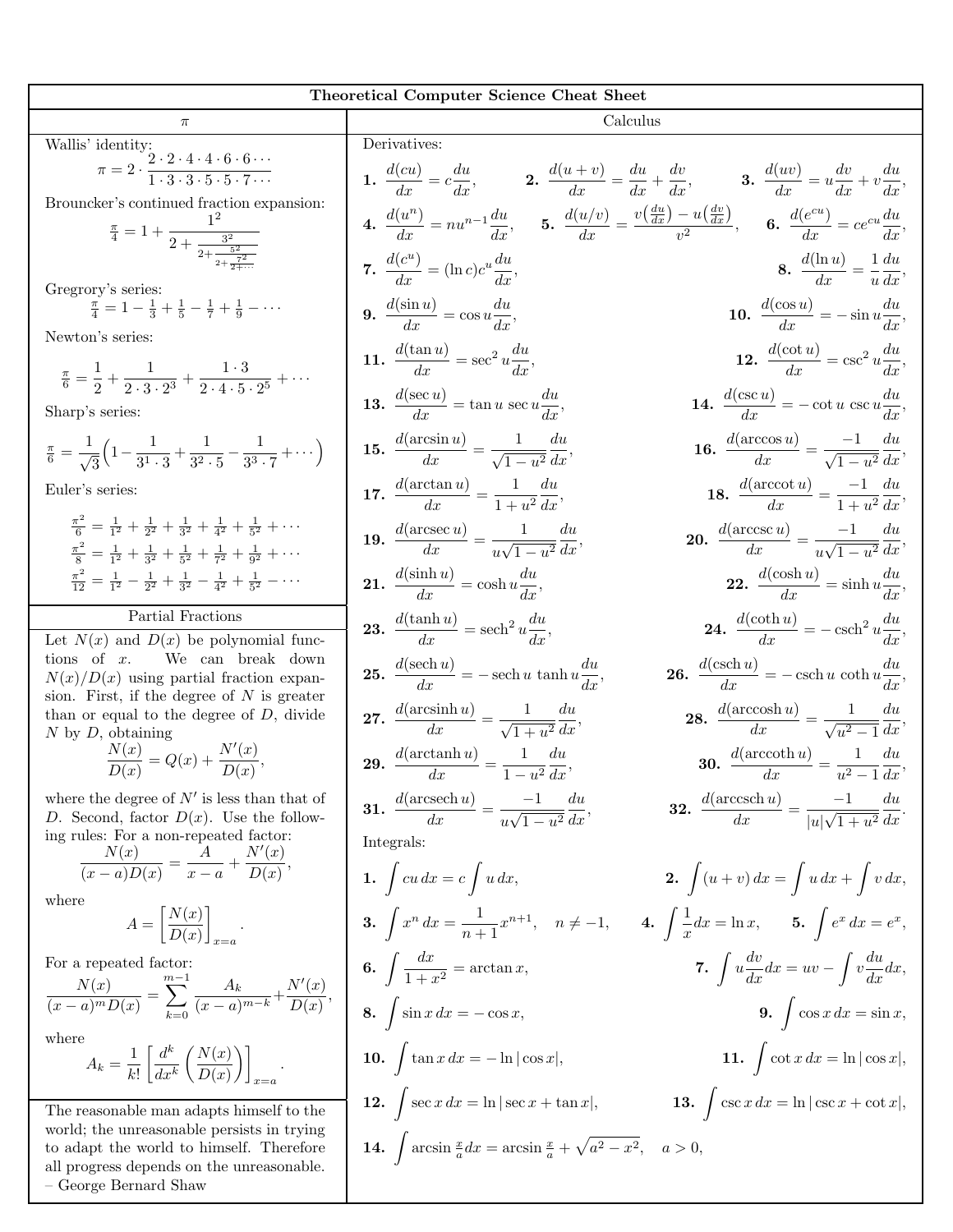| Theoretical Computer Science Cheat Sheet                                                                                                                                                                                                                                                                                                                 |                                                                                                                                                 |  |  |  |
|----------------------------------------------------------------------------------------------------------------------------------------------------------------------------------------------------------------------------------------------------------------------------------------------------------------------------------------------------------|-------------------------------------------------------------------------------------------------------------------------------------------------|--|--|--|
| Calculus Cont.                                                                                                                                                                                                                                                                                                                                           |                                                                                                                                                 |  |  |  |
| <b>15.</b> $\int \arccos \frac{x}{a} dx = \arccos \frac{x}{a} - \sqrt{a^2 - x^2}, \quad a > 0,$                                                                                                                                                                                                                                                          | <b>16.</b> $\int \arctan \frac{x}{a} dx = x \arctan \frac{x}{a} - \frac{a}{2} \ln(a^2 + x^2), \quad a > 0,$                                     |  |  |  |
| 17. $\int \sin^2(ax) dx = \frac{1}{2a}(ax - \sin(ax)\cos(ax)),$                                                                                                                                                                                                                                                                                          | 18. $\int \cos^2(ax)dx = \frac{1}{2a}(ax + \sin(ax)\cos(ax)),$                                                                                  |  |  |  |
| 19. $\int \sec^2 x \, dx = \tan x$ ,                                                                                                                                                                                                                                                                                                                     | <b>20.</b> $\int \csc^2 x \, dx = -\cot x,$                                                                                                     |  |  |  |
| 21. $\int \sin^n x \, dx = -\frac{\sin^{n-1} x \cos x}{n} + \frac{n-1}{n} \int \sin^{n-2} x \, dx,$                                                                                                                                                                                                                                                      | <b>22.</b> $\int \cos^n x \, dx = \frac{\cos^{n-1} x \sin x}{n} + \frac{n-1}{n} \int \cos^{n-2} x \, dx,$                                       |  |  |  |
| <b>23.</b> $\int \tan^n x \, dx = \frac{\tan^{n-1} x}{n-1} - \int \tan^{n-2} x \, dx, \quad n \neq 1,$                                                                                                                                                                                                                                                   | <b>24.</b> $\int \cot^n x \, dx = -\frac{\cot^{n-1} x}{n-1} - \int \cot^{n-2} x \, dx, \quad n \neq 1,$                                         |  |  |  |
| <b>25.</b> $\int \sec^n x \, dx = \frac{\tan x \sec^{n-1} x}{n-1} + \frac{n-2}{n-1} \int \sec^{n-2} x \, dx, \quad n \neq 1,$                                                                                                                                                                                                                            |                                                                                                                                                 |  |  |  |
| <b>26.</b> $\int \csc^n x \, dx = -\frac{\cot x \csc^{n-1} x}{n-1} + \frac{n-2}{n-1} \int \csc^{n-2} x \, dx$ , $n \neq 1$ , <b>27.</b> $\int \sinh x \, dx = \cosh x$ , <b>28.</b> $\int \cosh x \, dx = \sinh x$ ,                                                                                                                                     |                                                                                                                                                 |  |  |  |
| 29. $\int \tanh x\,dx = \ln \cosh x $ , 30. $\int \coth x\,dx = \ln \sinh x $ , 31. $\int \operatorname{sech} x\,dx = \arctan \sinh x$ , 32. $\int \operatorname{csch} x\,dx = \ln \tanh \frac{x}{2} $ ,                                                                                                                                                 |                                                                                                                                                 |  |  |  |
| <b>33.</b> $\int \sinh^2 x \, dx = \frac{1}{4} \sinh(2x) - \frac{1}{2}x$ , <b>34.</b> $\int \cosh^2 x \, dx = \frac{1}{4} \sinh(2x) + \frac{1}{2}x$ , <b>35.</b> $\int \mathrm{sech}^2 x \, dx = \tanh x$ ,                                                                                                                                              |                                                                                                                                                 |  |  |  |
| <b>36.</b> $\int \arcsinh \frac{x}{a} dx = x \arcsinh \frac{x}{a} - \sqrt{x^2 + a^2}$ , $a > 0$ , <b>37.</b> $\int \arctanh \frac{x}{a} dx = x \arctanh \frac{x}{a} + \frac{a}{2} \ln  a^2 - x^2 $ ,                                                                                                                                                     |                                                                                                                                                 |  |  |  |
| <b>38.</b> $\int \operatorname{arccosh} \frac{x}{a} dx = \begin{cases} x \operatorname{arccosh} \frac{x}{a} - \sqrt{x^2 + a^2}, & \text{if } \operatorname{arccosh} \frac{x}{a} > 0 \text{ and } a > 0, \\ x \operatorname{arccosh} \frac{x}{a} + \sqrt{x^2 + a^2}, & \text{if } \operatorname{arccosh} \frac{x}{a} < 0 \text{ and } a > 0, \end{cases}$ |                                                                                                                                                 |  |  |  |
| <b>39.</b> $\int \frac{dx}{\sqrt{a^2 + x^2}} = \ln\left(x + \sqrt{a^2 + x^2}\right), \quad a > 0,$                                                                                                                                                                                                                                                       |                                                                                                                                                 |  |  |  |
| <b>40.</b> $\int \frac{dx}{a^2 + x^2} = \frac{1}{a} \arctan \frac{x}{a}, \quad a > 0,$                                                                                                                                                                                                                                                                   | 41. $\int \sqrt{a^2 - x^2} \, dx = \frac{x}{2} \sqrt{a^2 - x^2} + \frac{a^2}{2} \arcsin \frac{x}{a}, \quad a > 0,$                              |  |  |  |
| <b>42.</b> $\int (a^2 - x^2)^{3/2} dx = \frac{x}{8} (5a^2 - 2x^2) \sqrt{a^2 - x^2} + \frac{3a^4}{8} \arcsin \frac{x}{a}, \quad a > 0,$                                                                                                                                                                                                                   |                                                                                                                                                 |  |  |  |
| <b>43.</b> $\int \frac{dx}{\sqrt{a^2 - x^2}} = \arcsin \frac{x}{a}, \quad a > 0,$ <b>44.</b> $\int \frac{dx}{a^2 - x^2} = \frac{1}{2a} \ln \left  \frac{a+x}{a-x} \right ,$ <b>45.</b> $\int \frac{dx}{(a^2 - x^2)^{3/2}} = \frac{x}{a^2 \sqrt{a^2 - x^2}},$                                                                                             |                                                                                                                                                 |  |  |  |
| 46. $\int \sqrt{a^2 \pm x^2} \, dx = \frac{x}{2} \sqrt{a^2 \pm x^2} \pm \frac{a^2}{2} \ln \left  x + \sqrt{a^2 \pm x^2} \right $ ,                                                                                                                                                                                                                       | 47. $\int \frac{dx}{\sqrt{x^2-a^2}} = \ln x+\sqrt{x^2-a^2} , \quad a>0,$                                                                        |  |  |  |
| <b>48.</b> $\int \frac{dx}{ax^2 + bx} = \frac{1}{a} \ln \left  \frac{x}{a + bx} \right $ ,                                                                                                                                                                                                                                                               | <b>49.</b> $\int x\sqrt{a+bx} dx = \frac{2(3bx-2a)(a+bx)^{3/2}}{15b^2}$                                                                         |  |  |  |
| 50. $\int \frac{\sqrt{a+bx}}{x} dx = 2\sqrt{a+bx} + a \int \frac{1}{x\sqrt{a+bx}} dx,$                                                                                                                                                                                                                                                                   | 51. $\int \frac{x}{\sqrt{a+bx}} dx = \frac{1}{\sqrt{2}} \ln \left  \frac{\sqrt{a+bx} - \sqrt{a}}{\sqrt{a+bx} + \sqrt{a}} \right , \quad a > 0,$ |  |  |  |
| 52. $\int \frac{\sqrt{a^2-x^2}}{x} dx = \sqrt{a^2-x^2} - a \ln \left  \frac{a+\sqrt{a^2-x^2}}{x} \right ,$                                                                                                                                                                                                                                               | 53. $\int x\sqrt{a^2-x^2} dx = -\frac{1}{3}(a^2-x^2)^{3/2},$                                                                                    |  |  |  |
| <b>54.</b> $\int x^2 \sqrt{a^2 - x^2} dx = \frac{x}{8} (2x^2 - a^2) \sqrt{a^2 - x^2} + \frac{a^4}{8} \arcsin \frac{x}{a}, \quad a > 0,$                                                                                                                                                                                                                  | 55. $\int \frac{dx}{\sqrt{a^2-x^2}} = -\frac{1}{a} \ln \left  \frac{a+\sqrt{a^2-x^2}}{x} \right ,$                                              |  |  |  |
| 56. $\int \frac{x dx}{\sqrt{a^2-x^2}} = -\sqrt{a^2-x^2}$ ,                                                                                                                                                                                                                                                                                               | 57. $\int \frac{x^2 dx}{\sqrt{a^2-x^2}} = -\frac{x}{2}\sqrt{a^2-x^2} + \frac{a^2}{2}\arcsin \frac{x}{a}, \quad a > 0,$                          |  |  |  |
| 58. $\int \frac{\sqrt{a^2+x^2}}{x} dx = \sqrt{a^2+x^2} - a \ln \left  \frac{a+\sqrt{a^2+x^2}}{x} \right ,$                                                                                                                                                                                                                                               | <b>59.</b> $\int \frac{\sqrt{x^2-a^2}}{x} dx = \sqrt{x^2-a^2} - a \arccos \frac{a}{ x }, \quad a > 0,$                                          |  |  |  |
| 60. $\int x\sqrt{x^2 \pm a^2} dx = \frac{1}{3}(x^2 \pm a^2)^{3/2}$ ,                                                                                                                                                                                                                                                                                     | 61. $\int \frac{dx}{x\sqrt{x^2+a^2}} = \frac{1}{a} \ln \left  \frac{x}{a+\sqrt{a^2+x^2}} \right $ ,                                             |  |  |  |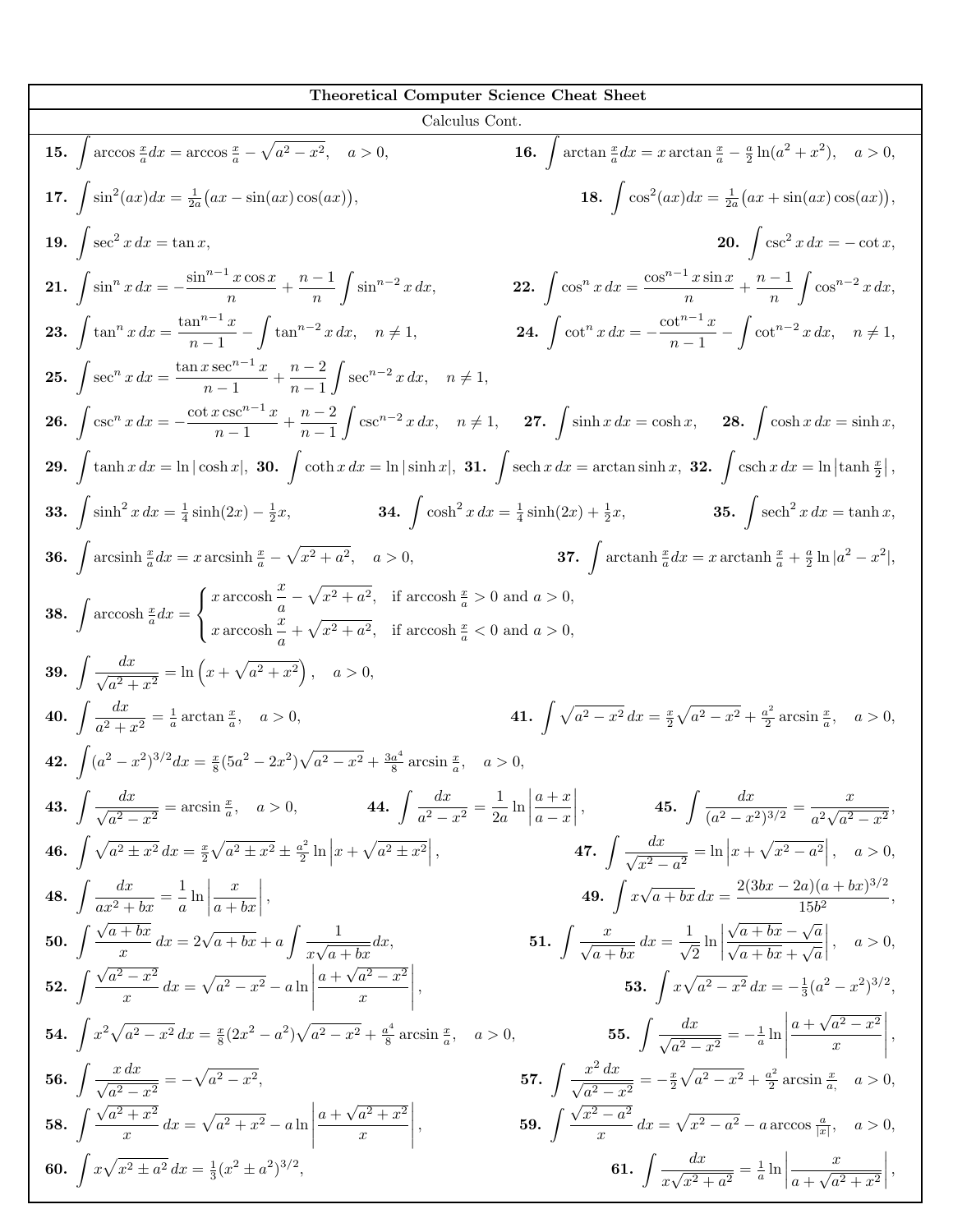| <b>Theoretical Computer Science Cheat Sheet</b>                                                                                                                                                                                                                                                      |                                                                                                                                                                                                                                                                                                                                        |
|------------------------------------------------------------------------------------------------------------------------------------------------------------------------------------------------------------------------------------------------------------------------------------------------------|----------------------------------------------------------------------------------------------------------------------------------------------------------------------------------------------------------------------------------------------------------------------------------------------------------------------------------------|
| Calculus Cont.                                                                                                                                                                                                                                                                                       | Finite Calculus                                                                                                                                                                                                                                                                                                                        |
| <b>62.</b> $\int \frac{dx}{x\sqrt{x^2-a^2}} = \frac{1}{a} \arccos \frac{a}{ x }, \quad a > 0,$ <b>63.</b> $\int \frac{dx}{x^2\sqrt{x^2+a^2}} = \pm \frac{\sqrt{x^2 \pm a^2}}{a^2 x},$                                                                                                                | Difference, shift operators:<br>$\Delta f(x) = f(x+1) - f(x),$                                                                                                                                                                                                                                                                         |
| <b>64.</b> $\int \frac{x \, dx}{\sqrt{x^2 + a^2}} = \sqrt{x^2 \pm a^2}$ , <b>65.</b> $\int \frac{\sqrt{x^2 \pm a^2}}{x^4} dx = \pm \frac{(x^2 + a^2)^{3/2}}{3a^2 x^3}$                                                                                                                               | $E f(x) = f(x+1).$<br>Fundamental Theorem:                                                                                                                                                                                                                                                                                             |
| 66. $\int \frac{dx}{ax^2 + bx + c} = \begin{cases} \frac{1}{\sqrt{b^2 - 4ac}} \ln \left  \frac{2ax + b - \sqrt{b^2 - 4ac}}{2ax + b + \sqrt{b^2 - 4ac}} \right , & \text{if } b^2 > 4ac, \\ \frac{2}{\sqrt{4ac - b^2}} \arctan \frac{2ax + b}{\sqrt{4ac - b^2}}, & \text{if } b^2 < 4ac, \end{cases}$ | $f(x) = \Delta F(x) \Leftrightarrow \sum f(x)\delta x = F(x) + C.$<br>$\sum^b f(x)\delta x = \sum^{b-1} f(i).$<br>Differences:                                                                                                                                                                                                         |
| 67. $\int \frac{dx}{\sqrt{ax^2 + bx + c}} = \begin{cases} \frac{1}{\sqrt{a}} \ln \left  2ax + b + 2\sqrt{a}\sqrt{ax^2 + bx + c} \right , & \text{if } a > 0, \\ \frac{1}{\sqrt{-a}} \arcsin \frac{-2ax - b}{\sqrt{b^2 - 4ac}}, & \text{if } a < 0, \end{cases}$                                      | $\Delta(cu) = c\Delta u, \qquad \Delta(u+v) = \Delta u + \Delta v,$<br>$\Delta(uv) = u\Delta v + \mathbf{E} v \Delta u,$<br>$\Delta(x^n) = nx^{n-1},$                                                                                                                                                                                  |
| <b>68.</b> $\int \sqrt{ax^2 + bx + c} \, dx = \frac{2ax + b}{4a} \sqrt{ax^2 + bx + c} + \frac{4ax - b^2}{8a} \int \frac{dx}{\sqrt{ax^2 + bx + c}}$                                                                                                                                                   | $\Delta(H_x) = x^{-1},$ $\Delta(2^x) = 2^x,$<br>$\Delta(c^x) = (c-1)c^x,$ $\Delta\left(\frac{x}{m}\right) = \left(\frac{x}{m-1}\right).$<br>Sums:                                                                                                                                                                                      |
| <b>69.</b> $\int \frac{x \, dx}{\sqrt{ax^2 + bx + c}} = \frac{\sqrt{ax^2 + bx + c}}{a} - \frac{b}{2a} \int \frac{dx}{\sqrt{ax^2 + bx + c}}$                                                                                                                                                          | $\sum cu\,\delta x=c\sum u\,\delta x,$<br>$\sum (u + v) \, \delta x = \sum u \, \delta x + \sum v \, \delta x,$                                                                                                                                                                                                                        |
| 70. $\int \frac{dx}{x\sqrt{ax^2+bx+c}} = \begin{cases} \frac{-1}{\sqrt{c}} \ln \left  \frac{2\sqrt{c}\sqrt{ax^2+bx+c}+bx+2c}{x} \right , & \text{if } c > 0, \\ \frac{1}{\sqrt{-c}} \arcsin \frac{bx+2c}{ x \sqrt{b^2-4ac}}, & \text{if } c < 0, \end{cases}$                                        | $\sum u \Delta v \, \delta x = uv - \sum E v \Delta u \, \delta x,$<br>$\sum x^{\underline{n}} \delta x = \frac{x^{\underline{n+1}}}{m+1},$ $\sum x^{\underline{-1}} \delta x = H_x,$<br>$\sum c^x \, \delta x = \frac{c^x}{c-1}, \qquad \sum \begin{pmatrix} x \\ m \end{pmatrix} \delta x = \begin{pmatrix} x \\ m+1 \end{pmatrix}.$ |
| 71. $\int x^3 \sqrt{x^2 + a^2} dx = (\frac{1}{3}x^2 - \frac{2}{15}a^2)(x^2 + a^2)^{3/2},$                                                                                                                                                                                                            | Falling Factorial Powers:<br>$x^{\underline{n}} = x(x-1)\cdots(x-n+1), \quad n > 0,$                                                                                                                                                                                                                                                   |
| 72. $\int x^n \sin(ax) dx = -\frac{1}{a}x^n \cos(ax) + \frac{n}{a} \int x^{n-1} \cos(ax) dx$ ,                                                                                                                                                                                                       | $x^{\underline{0}} = 1,$<br>$x^{n} = \frac{1}{(x+1)\cdots(x+ n )}, \quad n < 0,$                                                                                                                                                                                                                                                       |
| <b>73.</b> $\int x^n \cos(ax) dx = \frac{1}{a}x^n \sin(ax) - \frac{n}{a} \int x^{n-1} \sin(ax) dx$ ,                                                                                                                                                                                                 | $x^{\underline{n+m}} = x^{\underline{m}}(x-m)^{\underline{n}}.$<br>Rising Factorial Powers:                                                                                                                                                                                                                                            |
| <b>74.</b> $\int x^n e^{ax} dx = \frac{x^n e^{ax}}{a} - \frac{n}{a} \int x^{n-1} e^{ax} dx$                                                                                                                                                                                                          | $x^{\overline{n}} = x(x+1)\cdots(x+n-1), \quad n > 0,$<br>$x^{\overline{0}}=1.$                                                                                                                                                                                                                                                        |
| 75. $\int x^n \ln(ax) dx = x^{n+1} \left( \frac{\ln(ax)}{n+1} - \frac{1}{(n+1)^2} \right),$<br><b>76.</b> $\int x^n (\ln ax)^m dx = \frac{x^{n+1}}{n+1} (\ln ax)^m - \frac{m}{n+1} \int x^n (\ln ax)^{m-1} dx.$                                                                                      | $x^{\overline{n}} = \frac{1}{(x-1)\cdots(x- n )}, \quad n < 0,$                                                                                                                                                                                                                                                                        |
|                                                                                                                                                                                                                                                                                                      | $x^{\overline{n+m}} = x^{\overline{m}}(x+m)^{\overline{n}}.$<br>Conversion:                                                                                                                                                                                                                                                            |
| $x^1$<br>$x^1 =$<br>$x^{\underline{1}}$<br>$=$                                                                                                                                                                                                                                                       | $x^{\underline{n}} = (-1)^n (-x)^{\overline{n}} = (x - n + 1)^{\overline{n}}$                                                                                                                                                                                                                                                          |
| $x^{\overline{2}}-x^{\overline{1}}$<br>$x^2 =$<br>$x^2 + x^1$<br>$=$                                                                                                                                                                                                                                 | $=1/(x+1)^{-n},$                                                                                                                                                                                                                                                                                                                       |
| $x^3 - 3x^2 + x^1$<br>$x^3 =$<br>$x^3 + 3x^2 + x^1$<br>$=$<br>$x^{\overline{4}} - 6x^{\overline{3}} + 7x^{\overline{2}} - x^{\overline{1}}$<br>$x^4=$<br>$=$<br>$x^4 + 6x^3 + 7x^2 + x^1$                                                                                                            | $x^{\overline{n}} = (-1)^n (-x)^{\underline{n}} = (x + n - 1)^{\underline{n}}$<br>$= 1/(x-1)^{-n}$ ,                                                                                                                                                                                                                                   |
| $x^5 - 15x^4 + 25x^3 - 10x^2 + x^1$<br>$x^5 =$<br>$x^5 + 15x^4 + 25x^3 + 10x^2 + x^1$<br>$x^{\overline{1}} =$                                                                                                                                                                                        | $x^n = \sum_{k=1}^n \binom{n}{k} x^k = \sum_{k=1}^n \binom{n}{k} (-1)^{n-k} x^{\overline{k}},$                                                                                                                                                                                                                                         |
| $x^{\underline{1}} =$<br>$x^1$<br>$x^1$<br>$x^{\overline{2}} =$<br>$x^2-x^1$<br>$x^2+x^1$<br>$x^2 =$                                                                                                                                                                                                 | $x^{\underline{n}} = \sum_{k=1}^{n} \begin{bmatrix} n \\ k \end{bmatrix} (-1)^{n-k} x^{k},$                                                                                                                                                                                                                                            |
| $r^{\overline{3}} =$<br>$x^3 =$<br>$x^3 + 3x^2 + 2x^1$<br>$x^3-3x^2+2x^1$<br>$x^{\overline{4}} =$<br>$x^4 =$<br>$x^4 - 6x^3 + 11x^2 - 6x^1$<br>$x^4 + 6x^3 + 11x^2 + 6x^1$                                                                                                                           |                                                                                                                                                                                                                                                                                                                                        |
| $x^5 =$<br>$x^5 = x^5 - 10x^4 + 35x^3 - 50x^2 + 24x^1$<br>$x^5 + 10x^4 + 35x^3 + 50x^2 + 24x^1$                                                                                                                                                                                                      | $x^{\overline{n}} = \sum_{k=1}^{n} \begin{bmatrix} n \\ k \end{bmatrix} x^{k}.$                                                                                                                                                                                                                                                        |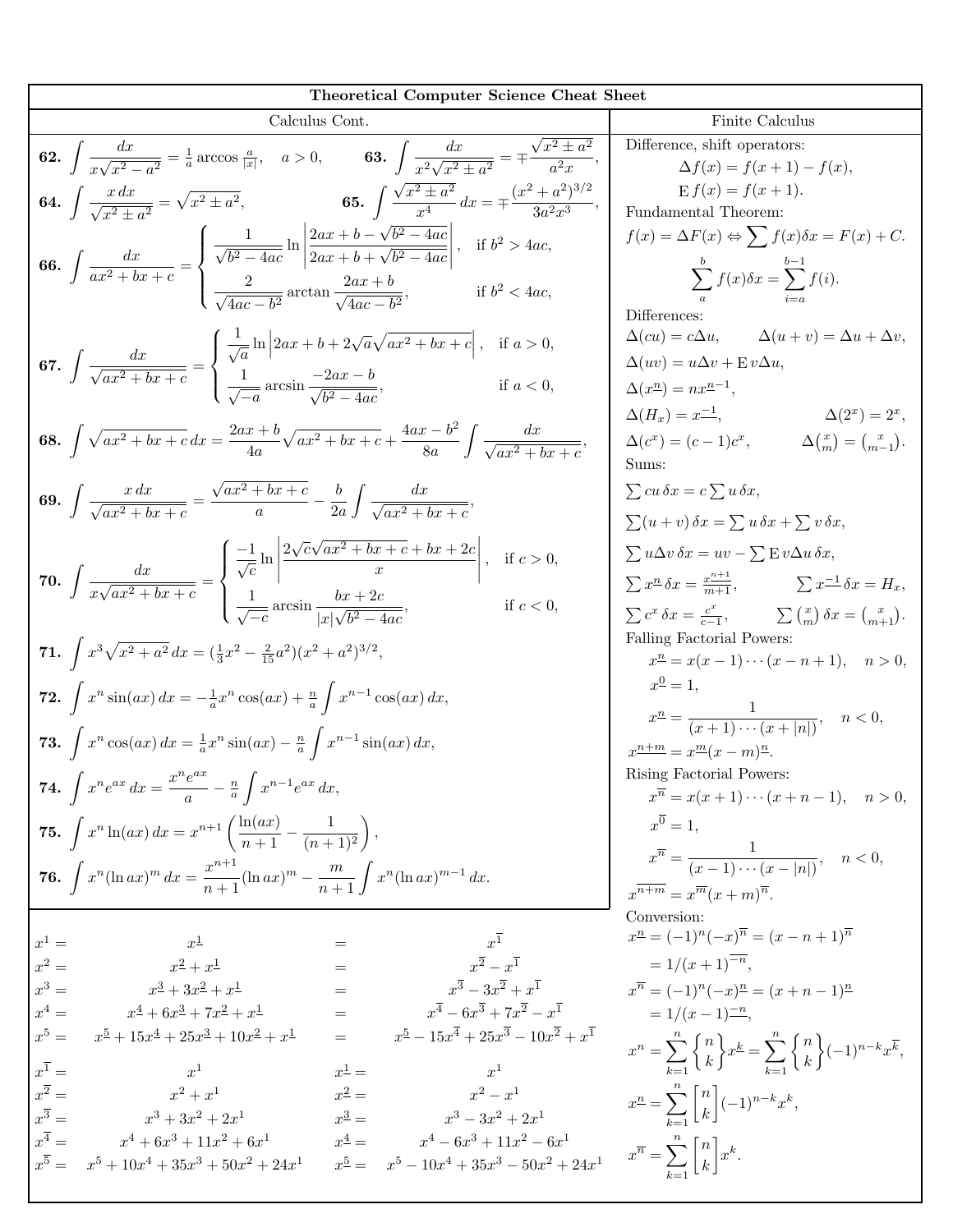| <b>Theoretical Computer Science Cheat Sheet</b>                |                                                                                                                             |                                                             |                                                                                    |  |
|----------------------------------------------------------------|-----------------------------------------------------------------------------------------------------------------------------|-------------------------------------------------------------|------------------------------------------------------------------------------------|--|
|                                                                | <b>Series</b>                                                                                                               |                                                             |                                                                                    |  |
| Taylor's series:                                               |                                                                                                                             |                                                             | Ordinary power series:                                                             |  |
|                                                                | $f(x) = f(a) + (x - a)f'(a) + \frac{(x - a)^2}{2}f''(a) + \cdots = \sum_{i=1}^{\infty} \frac{(x - a)^i}{i!}f^{(i)}(a).$     |                                                             | $A(x) = \sum a_i x^i.$                                                             |  |
| Expansions:                                                    |                                                                                                                             |                                                             |                                                                                    |  |
| $\frac{1}{1-x}$                                                | $= 1 + x + x2 + x3 + x4 + \cdots$ $= \sum xi,$                                                                              |                                                             | Exponential power series:                                                          |  |
|                                                                |                                                                                                                             |                                                             | $A(x) = \sum_{i=1}^{\infty} a_i \frac{x^i}{i!}.$                                   |  |
| $\frac{1}{1-cx}$                                               | = 1 + $cx + c^2x^2 + c^3x^3 + \cdots$ = $\sum c^ix^i$ ,                                                                     |                                                             | Dirichlet power series:                                                            |  |
|                                                                |                                                                                                                             |                                                             |                                                                                    |  |
| $\frac{1}{1-x^n}$                                              | $= 1 + x^n + x^{2n} + x^{3n} + \cdots$                                                                                      | $=\sum^{\infty}x^{ni},$                                     | $A(x) = \sum_{i=1}^{n} \frac{a_i}{i^x}.$                                           |  |
|                                                                |                                                                                                                             |                                                             | Binomial theorem:                                                                  |  |
| $\frac{x}{(1-x)^2}$                                            | $= x + 2x^2 + 3x^3 + 4x^4 + \cdots$                                                                                         | $=\sum ix^i,$                                               |                                                                                    |  |
|                                                                |                                                                                                                             |                                                             | $(x+y)^n = \sum_{k=0}^{\infty} {n \choose k} x^{n-k} y^k.$                         |  |
| $x^k \frac{d^n}{dx^n} \left( \frac{1}{1-x} \right)$            | $= x + 2^n x^2 + 3^n x^3 + 4^n x^4 + \cdots = \sum_{n=1}^{\infty} i^n x^i,$                                                 |                                                             | Difference of like powers:                                                         |  |
|                                                                |                                                                                                                             |                                                             |                                                                                    |  |
| $e^x$                                                          | $= 1 + x + \frac{1}{2}x^2 + \frac{1}{6}x^3 + \cdots$ $= \sum_{i=1}^{\infty} \frac{x^i}{i!},$                                |                                                             | $x^{n} - y^{n} = (x - y) \sum x^{n-1-k} y^{k}.$                                    |  |
| $\ln(1+x)$                                                     | $= x - \frac{1}{2}x^2 + \frac{1}{3}x^3 - \frac{1}{4}x^4 - \cdots$ $= \sum_{n=0}^{\infty} (-1)^{i+1} \frac{x^n}{i},$         |                                                             | For ordinary power series:                                                         |  |
|                                                                |                                                                                                                             |                                                             | $\alpha A(x) + \beta B(x) = \sum_{i=0} (\alpha a_i + \beta b_i) x^i,$              |  |
| $\ln \frac{1}{1-x}$                                            | $= x + \frac{1}{2}x^2 + \frac{1}{3}x^3 + \frac{1}{4}x^4 + \cdots$ $= \sum_{i=1}^{\infty} \frac{x^i}{i},$                    |                                                             |                                                                                    |  |
|                                                                |                                                                                                                             |                                                             | $x^k A(x) = \sum a_{i-k} x^i,$                                                     |  |
| $\sin x$                                                       | $= x - \frac{1}{3!}x^3 + \frac{1}{5!}x^5 - \frac{1}{7!}x^7 + \cdots = \sum_{r=0}^{\infty} (-1)^r \frac{x^{2r+1}}{(2r+1)!},$ |                                                             |                                                                                    |  |
|                                                                |                                                                                                                             |                                                             | $\frac{A(x) - \sum_{i=0}^{k-1} a_i x^i}{x^k} = \sum_{i=0}^{\infty} a_{i+k} x^i,$   |  |
| $\cos x$                                                       | $= 1 - \frac{1}{2!}x^2 + \frac{1}{4!}x^4 - \frac{1}{6!}x^6 + \cdots = \sum_{r=0}^{\infty} (-1)^i \frac{x^{2i}}{(2i)!},$     |                                                             |                                                                                    |  |
|                                                                |                                                                                                                             |                                                             |                                                                                    |  |
| $\tan^{-1} x$                                                  | $= x - \frac{1}{3}x^3 + \frac{1}{5}x^5 - \frac{1}{7}x^7 + \cdots$ $= \sum_{n=1}^{\infty} (-1)^i \frac{x^{2i+1}}{(2i+1)},$   |                                                             | $A(cx) = \sum_{i=0} c^i a_i x^i,$                                                  |  |
|                                                                |                                                                                                                             |                                                             |                                                                                    |  |
| $(1+x)^n$                                                      | $= 1 + nx + \frac{n(n-1)}{2}x^2 + \cdots$ $= \sum_{i=1}^{\infty} {n \choose i} x^i$                                         |                                                             | $A'(x) = \sum_{i=0}^{n} (i+1)a_{i+1}x^i,$                                          |  |
|                                                                |                                                                                                                             |                                                             |                                                                                    |  |
| $\frac{1}{(1-x)^{n+1}}$                                        | $= 1 + (n+1)x + \binom{n+2}{2}x^2 + \cdots = \sum_{i=1}^{\infty} \binom{i+n}{i} x^i,$                                       |                                                             | $xA'(x) = \sum_{i=1} i a_i x^i,$                                                   |  |
| $\frac{x}{e^x-1}$                                              | $= 1 - \frac{1}{2}x + \frac{1}{12}x^2 - \frac{1}{720}x^4 + \cdots = \sum_{i=1}^{\infty} \frac{B_i x^i}{i!},$                |                                                             | $\int A(x) dx = \sum_{i=1}^{\infty} \frac{a_{i-1}}{i} x^i,$                        |  |
|                                                                |                                                                                                                             |                                                             |                                                                                    |  |
| $\frac{1}{2x}(1-\sqrt{1-4x})$                                  | $= 1 + x + 2x^2 + 5x^3 + \cdots$                                                                                            | $= \sum_{i=0}^{\infty} \frac{1}{i+1} {2i \choose i} x^{i},$ | $\frac{A(x) + A(-x)}{2} = \sum_{i=1}^{\infty} a_{2i} x^{2i},$                      |  |
|                                                                |                                                                                                                             |                                                             |                                                                                    |  |
| $\frac{1}{\sqrt{1-4x}}$                                        | $= 1 + x + 2x^2 + 6x^3 + \cdots$                                                                                            | $=\sum_{i=0}^{\infty}\binom{2i}{i}x^{i},$                   | $\frac{A(x)-A(-x)}{2} = \sum_{i=0}^{\infty} a_{2i+1} x^{2i+1}.$                    |  |
|                                                                |                                                                                                                             |                                                             |                                                                                    |  |
| $\frac{1}{\sqrt{1-4x}}\left(\frac{1-\sqrt{1-4x}}{2x}\right)^n$ | $= 1 + (2+n)x + {4+n \choose 2}x^2 + \cdots = \sum_{i=0}^{\infty} {2i+n \choose i} x^i,$                                    |                                                             | Summation: If $b_i = \sum_{j=0}^i a_i$ then                                        |  |
|                                                                |                                                                                                                             |                                                             | $B(x) = \frac{1}{1-x}A(x).$                                                        |  |
| $\frac{1}{1-x}\ln\frac{1}{1-x}$                                | $= x + \frac{3}{2}x^2 + \frac{11}{6}x^3 + \frac{25}{12}x^4 + \cdots$                                                        | $= \sum H_i x^i,$                                           | Convolution:                                                                       |  |
|                                                                |                                                                                                                             |                                                             |                                                                                    |  |
| $\frac{1}{2}\left(\ln\frac{1}{1-x}\right)^2$                   | $=\frac{1}{2}x^2 + \frac{3}{4}x^3 + \frac{11}{24}x^4 + \cdots$                                                              | $=\sum_{i=2}^{\infty}\frac{H_{i-1}x^{i}}{i},$               | $A(x)B(x) = \sum_{i=0}^{\infty} \left( \sum_{i=0}^{i} a_{i}b_{i-i} \right) x^{i}.$ |  |
|                                                                | $= x + x^2 + 2x^3 + 3x^4 + \cdots$                                                                                          | $= \sum F_i x^i,$                                           |                                                                                    |  |
| $\frac{x}{1-x-x^2}$                                            |                                                                                                                             |                                                             | God made the natural numbers;                                                      |  |
| $\frac{F_n x}{1-(F_{n-1}+F_{n+1})x-(-1)^n x^2}$                | $= F_n x + F_{2n} x^2 + F_{3n} x^3 + \cdots$                                                                                | $=\sum F_{ni}x^i$ .                                         | all the rest is the work of man.                                                   |  |
|                                                                |                                                                                                                             |                                                             | – Leopold Kronecker                                                                |  |